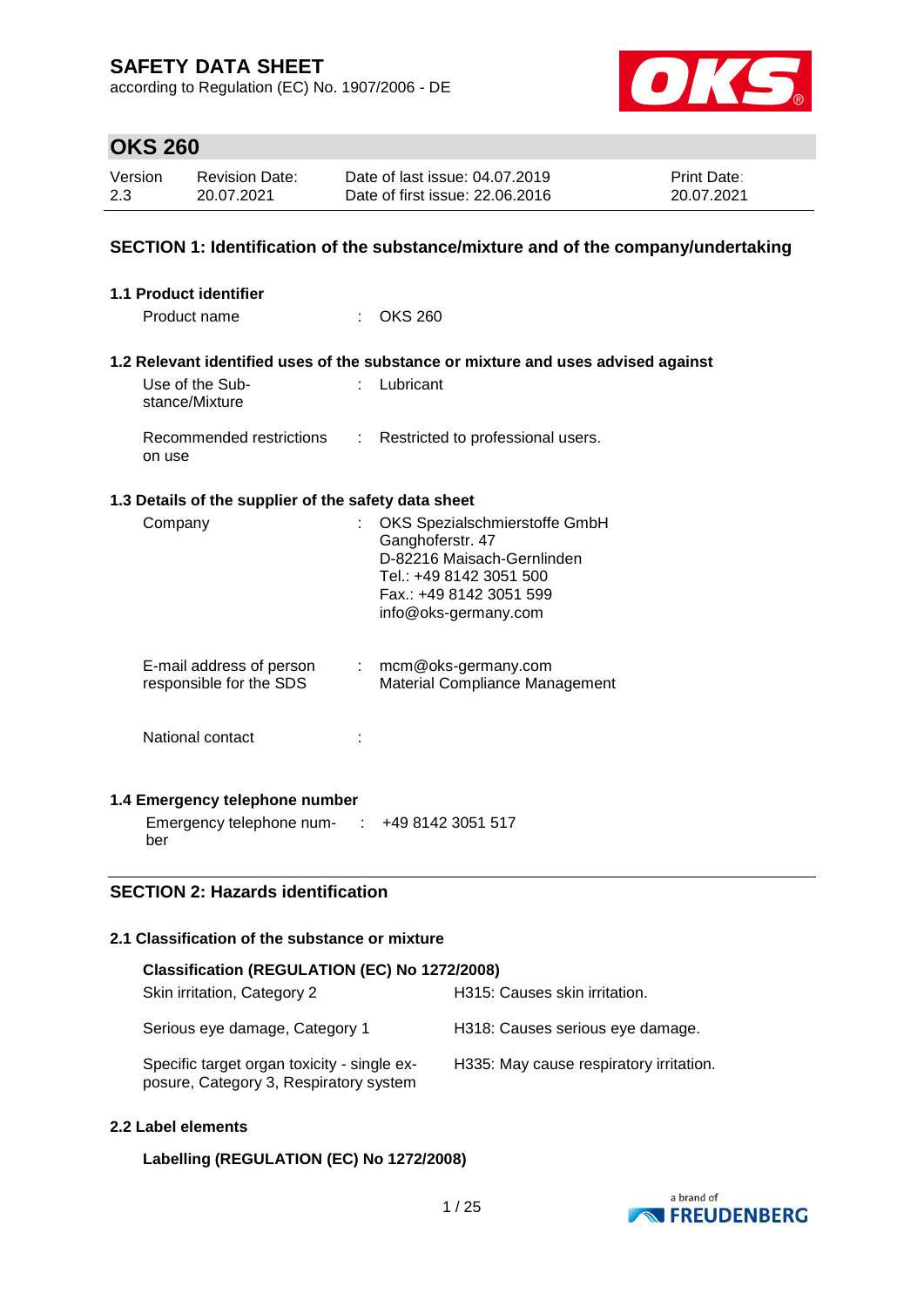**OKS 260**

according to Regulation (EC) No. 1907/2006 - DE



| Version<br>2.3 | <b>Revision Date:</b><br>20.07.2021 | Date of last issue: 04.07.2019<br>Date of first issue: 22.06.2016 |                                                                                                                                                        | <b>Print Date:</b><br>20.07.2021   |
|----------------|-------------------------------------|-------------------------------------------------------------------|--------------------------------------------------------------------------------------------------------------------------------------------------------|------------------------------------|
|                | Hazard pictograms                   |                                                                   |                                                                                                                                                        |                                    |
|                | Signal word                         | Danger                                                            |                                                                                                                                                        |                                    |
|                | <b>Hazard statements</b>            | H315<br>H318<br>H335                                              | Causes skin irritation.<br>Causes serious eye damage.<br>May cause respiratory irritation.                                                             |                                    |
|                | Precautionary statements            | <b>Prevention:</b><br>P <sub>264</sub><br>P <sub>280</sub>        | Wash skin thoroughly after handling.<br>Wear protective gloves/ eye protection/ face<br>protection.                                                    |                                    |
|                |                                     | <b>Response:</b>                                                  |                                                                                                                                                        |                                    |
|                |                                     | P304 + P340 + P312                                                | air and keep comfortable for breathing. Call<br>a POISON CENTER/ doctor if you feel un-<br>well.                                                       | IF INHALED: Remove person to fresh |
|                |                                     | P305 + P351 + P338 + P310                                         | with water for several minutes. Remove<br>contact lenses, if present and easy to do.<br>Continue rinsing. Immediately call a<br>POISON CENTER/ doctor. | IF IN EYES: Rinse cautiously       |
|                |                                     | Storage:                                                          |                                                                                                                                                        |                                    |
|                |                                     | P403 + P233                                                       | Store in a well-ventilated place. Keep con-<br>tainer tightly closed.                                                                                  |                                    |
|                |                                     | P405                                                              | Store locked up.                                                                                                                                       |                                    |

Hazardous components which must be listed on the label: calcium dihydroxide

### **2.3 Other hazards**

This substance/mixture contains no components considered to be either persistent, bioaccumulative and toxic (PBT), or very persistent and very bioaccumulative (vPvB) at levels of 0.1% or higher.

### **SECTION 3: Composition/information on ingredients**

### **3.2 Mixtures**

Chemical nature : Mineral oil.

solid lubricant lithium soap

| <b>Components</b>    |         |                       |               |                                            |
|----------------------|---------|-----------------------|---------------|--------------------------------------------|
| <b>Chemical name</b> | CAS-No. | <b>Classification</b> | Concentration | Concentration                              |
|                      |         | 2/25                  | a brand of    | $\sim$ $\blacksquare$ FDFIIDENDED $\Omega$ |

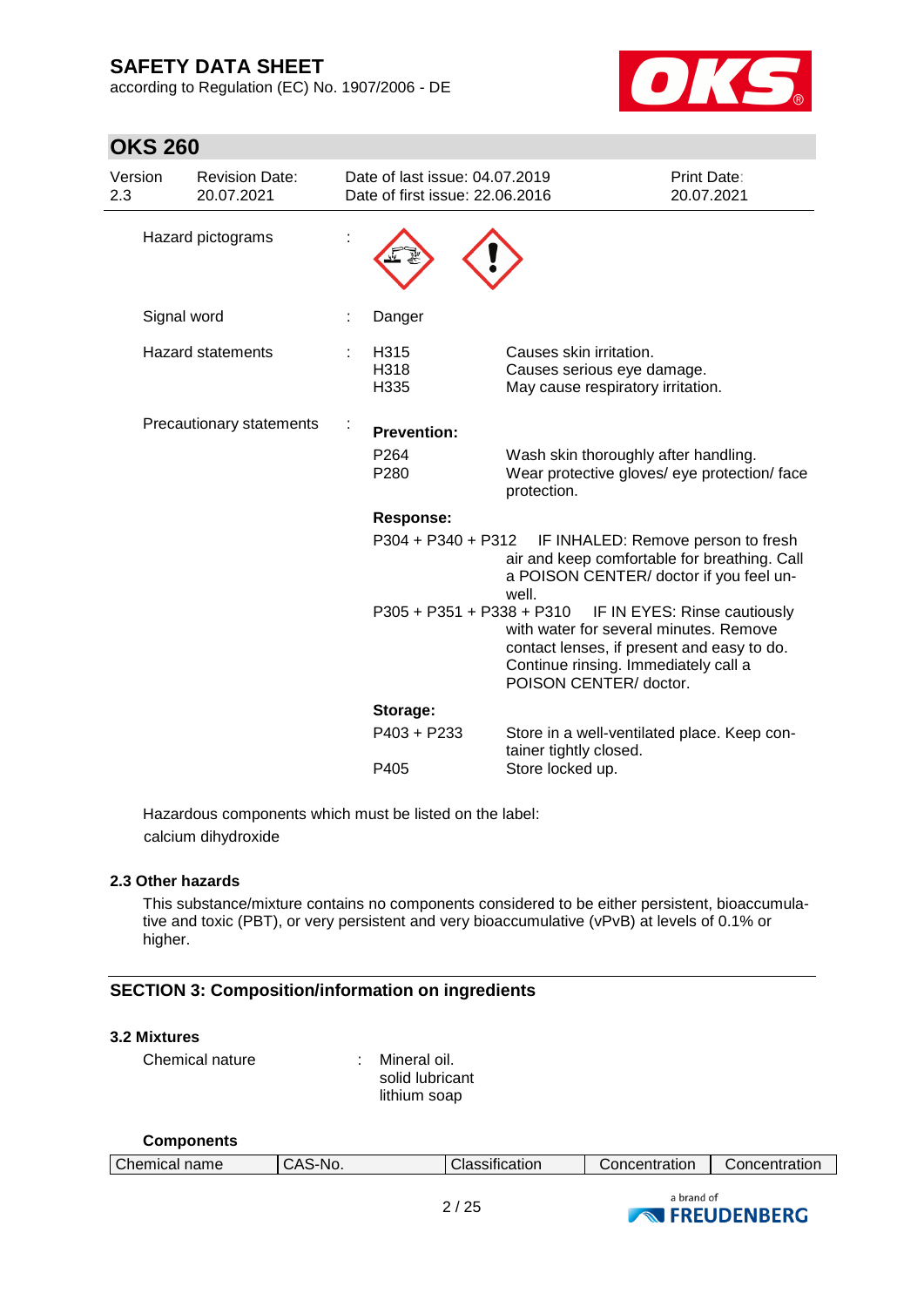according to Regulation (EC) No. 1907/2006 - DE



# **OKS 260**

| Version | <b>Revision Date:</b> |
|---------|-----------------------|
| 2.3     | 20.07.2021            |

Date of last issue: 04.07.2019 Date of first issue: 22.06.2016 Print Date: 20.07.2021

|                                                                                        | EC-No.<br>Index-No.<br>Registration number                                  |                                                                | limits<br>M-Factor<br><b>Notes</b> | (% w/w)        |
|----------------------------------------------------------------------------------------|-----------------------------------------------------------------------------|----------------------------------------------------------------|------------------------------------|----------------|
| distillates (petroleum),<br>hydrotreated heavy<br>paraffinic                           | 64742-54-7<br>265-157-1<br>649-467-00-8                                     | Asp. Tox.1; H304                                               | Note L                             | $>= 30 - 50$   |
| calcium dihydroxide                                                                    | 1305-62-0<br>215-137-3<br>01-2119475151-45-<br><b>XXXX</b>                  | Skin Irrit.2; H315<br>Eye Dam.1; H318<br><b>STOT SE3; H335</b> |                                    | $>= 20 - < 30$ |
| Substances with a workplace exposure limit :                                           |                                                                             |                                                                |                                    |                |
| Distillates (petroleum),<br>hydrotreated heavy<br>paraffinic; Baseoil -<br>unspecified | 64742-54-7<br>265-157-1<br>649-467-00-8<br>01-2119484627-25-<br><b>XXXX</b> | Not classified                                                 | Note L                             | $>= 10 - 20$   |
| thiodiethylene bis[3-<br>(3,5-di-tert-butyl-4-<br>hydroxy-<br>phenyl)propionate]       | 41484-35-9<br>255-392-8<br>01-2119960149-32-<br><b>XXXX</b>                 | Not classified                                                 |                                    | $>= 1 - < 10$  |

For explanation of abbreviations see section 16.

### **SECTION 4: First aid measures**

### **4.1 Description of first aid measures**

| If inhaled              | : Remove person to fresh air. If signs/symptoms continue, get<br>medical attention.<br>Keep patient warm and at rest.<br>If unconscious, place in recovery position and seek medical<br>advice.<br>Keep respiratory tract clear.<br>If breathing is irregular or stopped, administer artificial respira-<br>tion. |
|-------------------------|-------------------------------------------------------------------------------------------------------------------------------------------------------------------------------------------------------------------------------------------------------------------------------------------------------------------|
| In case of skin contact | : Take off all contaminated clothing immediately.<br>Wash off immediately with soap and plenty of water.<br>Get medical attention immediately if irritation develops and<br>persists.<br>Wash clothing before reuse.<br>Thoroughly clean shoes before reuse.                                                      |

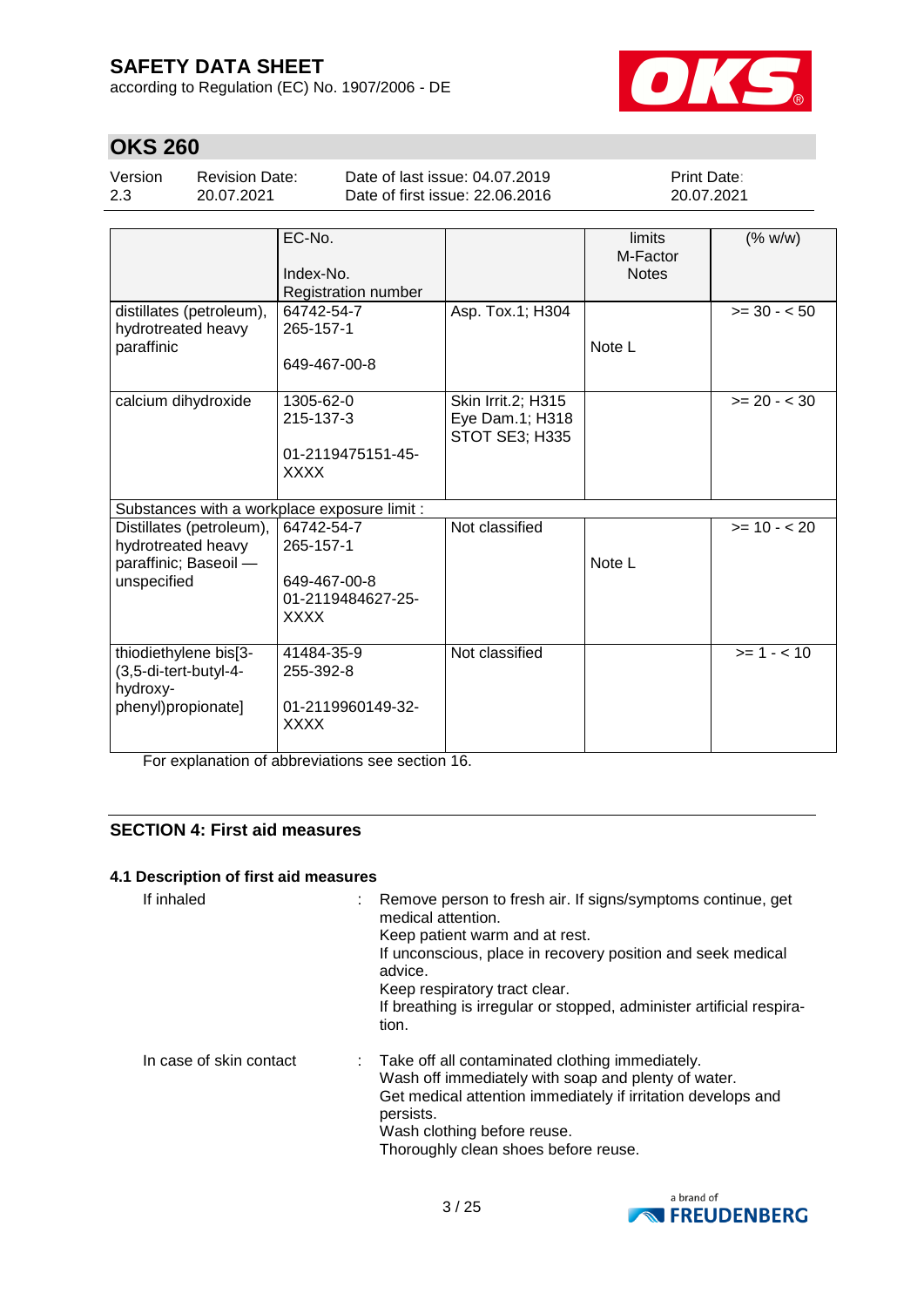according to Regulation (EC) No. 1907/2006 - DE



# **OKS 260**

| UNJ ZUU        |                                                           |                           |                                                                                                                                                                                                                                                      |                           |  |  |  |
|----------------|-----------------------------------------------------------|---------------------------|------------------------------------------------------------------------------------------------------------------------------------------------------------------------------------------------------------------------------------------------------|---------------------------|--|--|--|
| Version<br>2.3 | <b>Revision Date:</b><br>20.07.2021                       |                           | Date of last issue: 04.07.2019<br>Date of first issue: 22,06,2016                                                                                                                                                                                    | Print Date:<br>20.07.2021 |  |  |  |
|                | In case of eye contact                                    | $\mathbb{R}^{\mathbb{Z}}$ | Rinse immediately with plenty of water, also under the eyelids,<br>for at least 10 minutes.<br>Get medical attention immediately.                                                                                                                    |                           |  |  |  |
| If swallowed   |                                                           |                           | Move the victim to fresh air.<br>If unconscious, place in recovery position and seek medical<br>advice.<br>Keep respiratory tract clear.<br>Do not induce vomiting without medical advice.<br>Never give anything by mouth to an unconscious person. |                           |  |  |  |
|                |                                                           |                           | 4.2 Most important symptoms and effects, both acute and delayed                                                                                                                                                                                      |                           |  |  |  |
|                | Symptoms                                                  |                           | Skin contact may provoke the following symptoms:<br>Erythema                                                                                                                                                                                         |                           |  |  |  |
| <b>Risks</b>   |                                                           |                           | Causes skin irritation.                                                                                                                                                                                                                              |                           |  |  |  |
|                |                                                           |                           | 4.3 Indication of any immediate medical attention and special treatment needed                                                                                                                                                                       |                           |  |  |  |
|                | Treatment                                                 | ÷.                        | Treat symptomatically.                                                                                                                                                                                                                               |                           |  |  |  |
|                | <b>SECTION 5: Firefighting measures</b>                   |                           |                                                                                                                                                                                                                                                      |                           |  |  |  |
|                | 5.1 Extinguishing media                                   |                           |                                                                                                                                                                                                                                                      |                           |  |  |  |
|                | Suitable extinguishing media                              | ÷                         | Use water spray, alcohol-resistant foam, dry chemical or car-<br>bon dioxide.                                                                                                                                                                        |                           |  |  |  |
|                | Unsuitable extinguishing<br>media                         |                           | : High volume water jet                                                                                                                                                                                                                              |                           |  |  |  |
|                | 5.2 Special hazards arising from the substance or mixture |                           |                                                                                                                                                                                                                                                      |                           |  |  |  |
|                | Hazardous combustion prod- Carbon oxides                  |                           |                                                                                                                                                                                                                                                      |                           |  |  |  |

| Hazardous combustion prod- : Carbon oxides |                      |
|--------------------------------------------|----------------------|
| ucts                                       | Sulphur oxides       |
|                                            | Oxides of phosphorus |
|                                            | Metal oxides         |
|                                            |                      |

## **5.3 Advice for firefighters**

| Special protective equipment :<br>for firefighters |    | In the event of fire, wear self-contained breathing apparatus.<br>Use personal protective equipment. Exposure to decomposi-<br>tion products may be a hazard to health. |
|----------------------------------------------------|----|-------------------------------------------------------------------------------------------------------------------------------------------------------------------------|
| Further information                                | ÷. | Standard procedure for chemical fires.<br>Collect contaminated fire extinguishing water separately. This<br>must not be discharged into drains.                         |

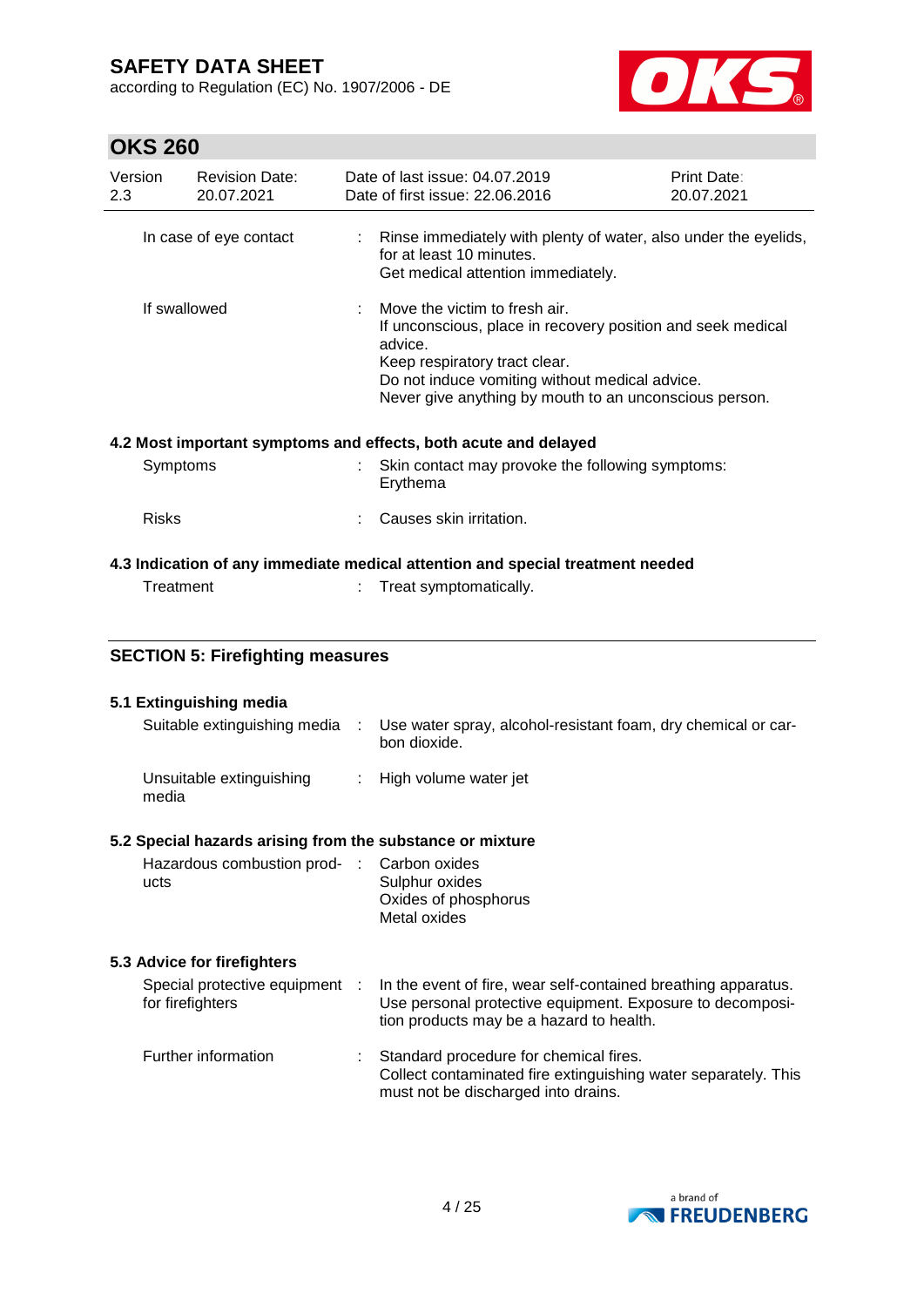according to Regulation (EC) No. 1907/2006 - DE



## **OKS 260**

| Version | <b>Revision Date:</b> | Date of last issue: 04.07.2019  | <b>Print Date:</b> |
|---------|-----------------------|---------------------------------|--------------------|
| 2.3     | 20.07.2021            | Date of first issue: 22,06,2016 | 20.07.2021         |

### **SECTION 6: Accidental release measures**

### **6.1 Personal precautions, protective equipment and emergency procedures**

| Personal precautions                                     | : Evacuate personnel to safe areas.<br>Use the indicated respiratory protection if the occupational<br>exposure limit is exceeded and/or in case of product release<br>(dust).<br>Do not breathe vapours, aerosols.<br>Refer to protective measures listed in sections 7 and 8. |
|----------------------------------------------------------|---------------------------------------------------------------------------------------------------------------------------------------------------------------------------------------------------------------------------------------------------------------------------------|
| <b>6.2 Environmental precautions</b>                     |                                                                                                                                                                                                                                                                                 |
| Environmental precautions                                | : Do not allow contact with soil, surface or ground water.<br>If the product contaminates rivers and lakes or drains inform<br>respective authorities.                                                                                                                          |
| 6.3 Methods and material for containment and cleaning up | <b>Matter to the contract of the contract of <math>\bigcap_{i=1}^n L_i</math> is a contract of the contract of the contract of the contract of the contract of the contract of the contract of the contract of the contract of the contract of th</b>                           |

| Methods for cleaning up | Clean up promptly by sweeping or vacuum.          |
|-------------------------|---------------------------------------------------|
|                         | Keep in suitable, closed containers for disposal. |

### **6.4 Reference to other sections**

For personal protection see section 8.

### **SECTION 7: Handling and storage**

### **7.1 Precautions for safe handling**

| Advice on safe handling | : Do not use in areas without adequate ventilation.<br>In case of insufficient ventilation, wear suitable respiratory<br>equipment.<br>Avoid contact with skin and eyes.<br>For personal protection see section 8.<br>Smoking, eating and drinking should be prohibited in the ap-<br>plication area.<br>Wash hands and face before breaks and immediately after<br>handling the product.<br>Do not get in eyes or mouth or on skin.<br>Do not get on skin or clothing.<br>Do not ingest.<br>Do not repack.<br>These safety instructions also apply to empty packaging which<br>may still contain product residues.<br>Keep container closed when not in use. |
|-------------------------|---------------------------------------------------------------------------------------------------------------------------------------------------------------------------------------------------------------------------------------------------------------------------------------------------------------------------------------------------------------------------------------------------------------------------------------------------------------------------------------------------------------------------------------------------------------------------------------------------------------------------------------------------------------|
| Hygiene measures        | Wash face, hands and any exposed skin thoroughly after<br>handling.                                                                                                                                                                                                                                                                                                                                                                                                                                                                                                                                                                                           |

### **7.2 Conditions for safe storage, including any incompatibilities**

Requirements for storage : Store in original container. Keep container closed when not in

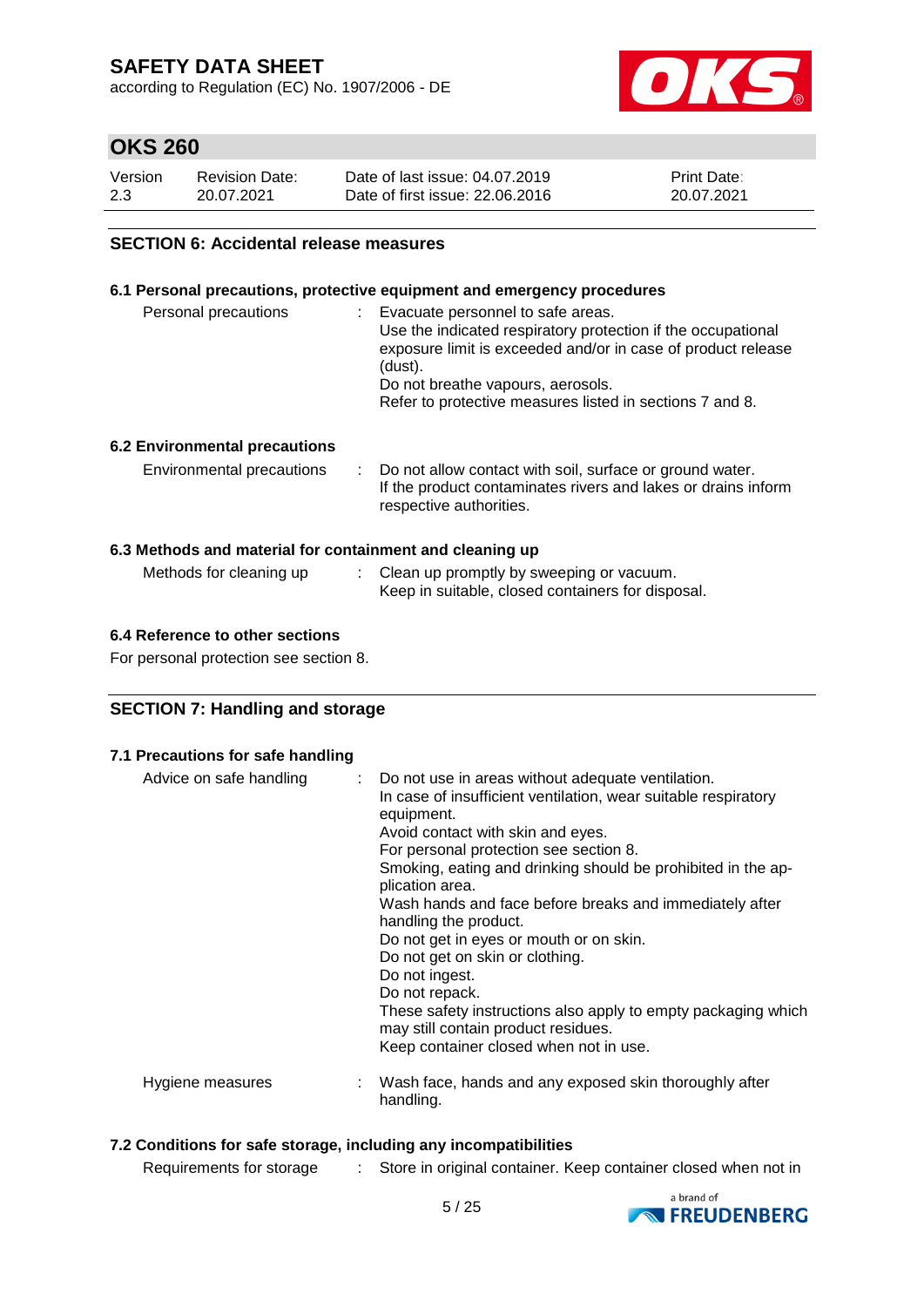according to Regulation (EC) No. 1907/2006 - DE



# **OKS 260**

| Version<br>2.3 | <b>Revision Date:</b><br>20.07.2021        | Date of last issue: 04.07.2019<br>Date of first issue: 22.06.2016                                                                                                                                                                                            | <b>Print Date:</b><br>20.07.2021 |
|----------------|--------------------------------------------|--------------------------------------------------------------------------------------------------------------------------------------------------------------------------------------------------------------------------------------------------------------|----------------------------------|
|                | areas and containers                       | use. Keep in a dry, cool and well-ventilated place. Containers<br>which are opened must be carefully resealed and kept upright<br>to prevent leakage. Store in accordance with the particular<br>national regulations. Keep in properly labelled containers. |                                  |
|                | Storage class (TRGS 510)                   | 11, Combustible Solids                                                                                                                                                                                                                                       |                                  |
|                | 7.3 Specific end use(s)<br>Specific use(s) | Specific instructions for handling, not required.                                                                                                                                                                                                            |                                  |

### **SECTION 8: Exposure controls/personal protection**

### **8.1 Control parameters**

### **Occupational Exposure Limits**

| Components                                                                                    | CAS-No.                                                                                                                | Value type (Form<br>of exposure)                                                                                       | Control parameters                                                           | <b>Basis</b>                                |  |  |  |  |
|-----------------------------------------------------------------------------------------------|------------------------------------------------------------------------------------------------------------------------|------------------------------------------------------------------------------------------------------------------------|------------------------------------------------------------------------------|---------------------------------------------|--|--|--|--|
| distillates (petrole-<br>um), hydrotreated<br>heavy paraffinic                                | 64742-54-7                                                                                                             | <b>AGW</b> (Vapour<br>and aerosols)                                                                                    | $5$ mg/m $3$                                                                 | <b>DE TRGS</b><br>900<br>$(2018 - 06 - 07)$ |  |  |  |  |
| Peak-limit: excur-<br>sion factor (catego-<br>ry)                                             | 4(11)                                                                                                                  |                                                                                                                        |                                                                              |                                             |  |  |  |  |
| <b>Further information</b>                                                                    |                                                                                                                        | is no risk of harming the unborn child                                                                                 | When there is compliance with the OEL and biological tolerance values, there |                                             |  |  |  |  |
| calcium dihydrox-<br>ide                                                                      | 1305-62-0                                                                                                              | AGW (Inhalable<br>fraction)                                                                                            | 1 $mg/m3$                                                                    | <b>DE TRGS</b><br>900<br>$(2014 - 12 - 08)$ |  |  |  |  |
| Peak-limit: excur-<br>sion factor (catego-<br>ry)                                             | 2; (1)                                                                                                                 |                                                                                                                        |                                                                              |                                             |  |  |  |  |
| Further information                                                                           |                                                                                                                        | When there is compliance with the OEL and biological tolerance values, there<br>is no risk of harming the unborn child |                                                                              |                                             |  |  |  |  |
|                                                                                               |                                                                                                                        | 2017/164/EU<br><b>TWA (Respirable</b><br>1 $mg/m3$<br>$(2017 - 02 - 01)$<br>fraction)                                  |                                                                              |                                             |  |  |  |  |
| Further information                                                                           | Indicative                                                                                                             |                                                                                                                        |                                                                              |                                             |  |  |  |  |
|                                                                                               |                                                                                                                        | STEL (Respira-<br>ble fraction)                                                                                        | $4$ mg/m $3$                                                                 | 2017/164/EU<br>$(2017 - 02 - 01)$           |  |  |  |  |
| Further information                                                                           | Indicative                                                                                                             |                                                                                                                        |                                                                              |                                             |  |  |  |  |
| Distillates (petrole-<br>um), hydrotreated<br>heavy paraffinic;<br>Baseoil - un-<br>specified | 64742-54-7                                                                                                             | <b>AGW</b> (Vapour<br>and aerosols)                                                                                    | $5$ mg/m $3$                                                                 | DE TRGS<br>900<br>$(2018-06-07)$            |  |  |  |  |
| Peak-limit: excur-<br>sion factor (catego-<br>ry)                                             | 4(11)                                                                                                                  |                                                                                                                        |                                                                              |                                             |  |  |  |  |
| Further information                                                                           | When there is compliance with the OEL and biological tolerance values, there<br>is no risk of harming the unborn child |                                                                                                                        |                                                                              |                                             |  |  |  |  |

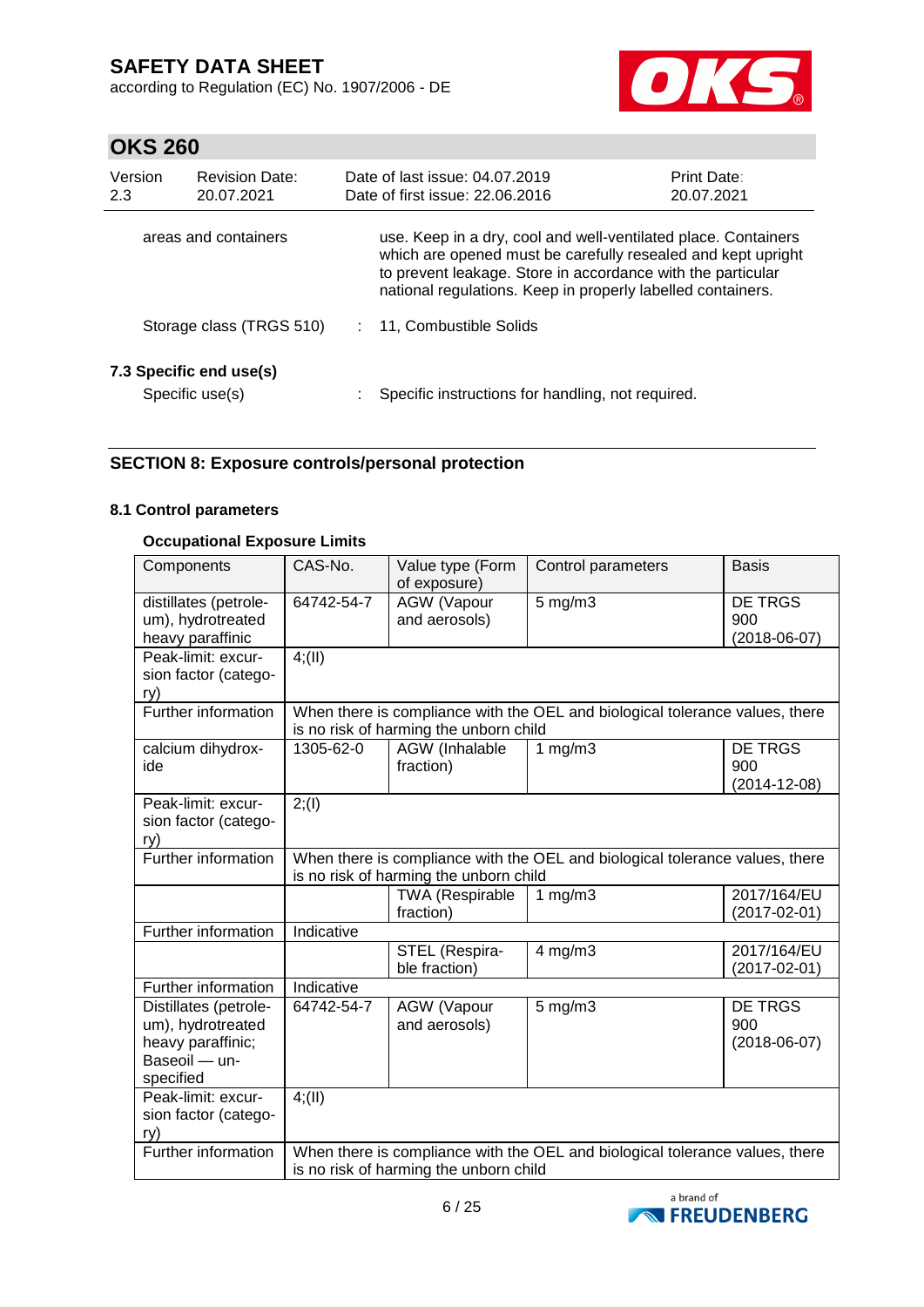according to Regulation (EC) No. 1907/2006 - DE



## **OKS 260**

| Version<br>2.3 | <b>Revision Date:</b><br>20.07.2021                                                 |            | Date of last issue: 04.07.2019<br>Date of first issue: 22.06.2016 |                  | <b>Print Date:</b><br>20.07.2021 |                                  |
|----------------|-------------------------------------------------------------------------------------|------------|-------------------------------------------------------------------|------------------|----------------------------------|----------------------------------|
|                | thiodiethylene<br>bis[3-(3,5-di-tert-<br>butyl-4-<br>hydroxy-<br>phenyl)propionate] | 41484-35-9 | AGW (Inhalable<br>fraction)                                       | $2 \text{ mg/m}$ |                                  | DE TRGS<br>900<br>$(2018-06-07)$ |
| ry)            | Peak-limit: excur-<br>sion factor (catego-                                          | 2(11)      |                                                                   |                  |                                  |                                  |

### **Derived No Effect Level (DNEL) according to Regulation (EC) No. 1907/2006:**

| Substance name                                                                           | End Use        | <b>Exposure routes</b> | Potential health ef-<br>fects | Value          |
|------------------------------------------------------------------------------------------|----------------|------------------------|-------------------------------|----------------|
| calcium dihydroxide                                                                      | <b>Workers</b> | Inhalation             | Long-term local ef-<br>fects  | 1 $mg/m3$      |
|                                                                                          | Workers        | Inhalation             | Acute local effects           | $4$ mg/m $3$   |
| Distillates (petrole-<br>um), hydrotreated<br>heavy paraffinic;<br>Baseoil - unspecified | Workers        | Inhalation             | Long-term local ef-<br>fects  | $5,6$ mg/m $3$ |
| thiodiethylene bis[3-<br>(3,5-di-tert-butyl-4-<br>hydroxy-<br>phenyl)propionate]         | <b>Workers</b> | Inhalation             | Long-term systemic<br>effects | $3$ mg/m $3$   |
|                                                                                          | Workers        | Inhalation             | Acute systemic ef-<br>fects   | $3$ mg/m $3$   |
|                                                                                          | Workers        | Skin contact           | Long-term systemic<br>effects | $13,8$ mg/kg   |

### **Predicted No Effect Concentration (PNEC) according to Regulation (EC) No. 1907/2006:**

| Substance name                     | <b>Environmental Compartment</b>          | Value               |
|------------------------------------|-------------------------------------------|---------------------|
| calcium dihydroxide                | Fresh water                               | $0,49$ mg/l         |
|                                    | Marine water                              | $0,32 \text{ mg/l}$ |
|                                    | Intermittent use/release                  | $0,49$ mg/l         |
|                                    | Microbiological Activity in Sewage Treat- | $3$ mg/l            |
|                                    | ment Systems                              |                     |
|                                    | Soil                                      | 1080 mg/kg          |
| Distillates (petroleum), hy-       | Oral                                      | $9,33$ mg/kg        |
| drotreated heavy paraffinic;       |                                           |                     |
| Baseoil - unspecified              |                                           |                     |
| thiodiethylene bis[3-(3,5-di-tert- | Sewage treatment plant                    | 1 $mg/l$            |
| butyl-4-                           |                                           |                     |
| hydroxyphenyl)propionate]          |                                           |                     |

### **8.2 Exposure controls**

### **Engineering measures**

Effective exhaust ventilation system

### **Personal protective equipment**

| Eye protection |  | Tightly fitting safety goggles |  |
|----------------|--|--------------------------------|--|
|----------------|--|--------------------------------|--|

Hand protection<br>Material

: Fluorinated rubber

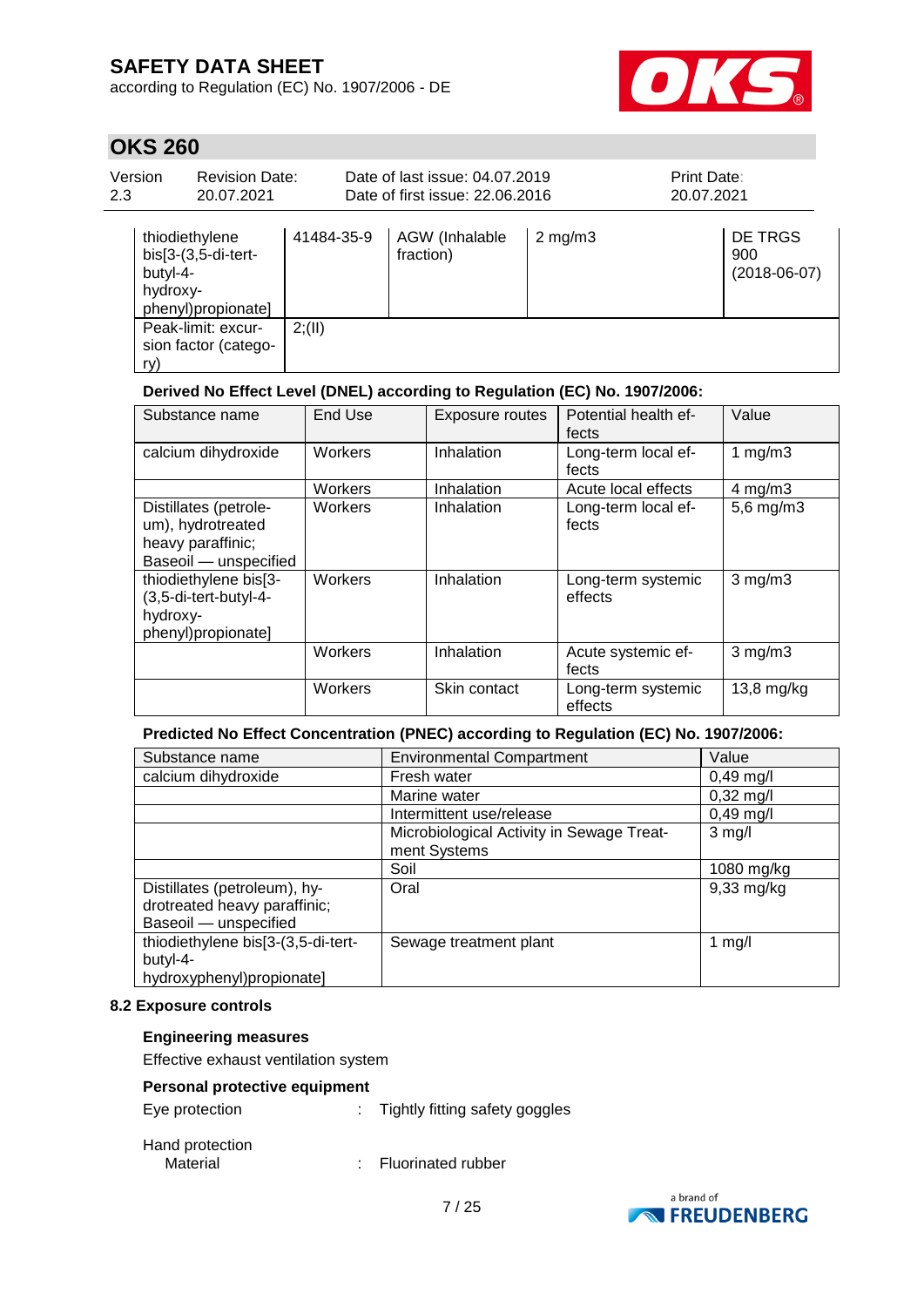according to Regulation (EC) No. 1907/2006 - DE



## **OKS 260**

| Version<br>2.3 | <b>Revision Date:</b><br>20.07.2021    | Date of last issue: 04.07.2019<br>Date of first issue: 22.06.2016                                                                                                                                                                                                                                                                           | Print Date:<br>20.07.2021 |  |  |
|----------------|----------------------------------------|---------------------------------------------------------------------------------------------------------------------------------------------------------------------------------------------------------------------------------------------------------------------------------------------------------------------------------------------|---------------------------|--|--|
|                | Break through time<br>Protective index | $>10$ min<br>Class 1                                                                                                                                                                                                                                                                                                                        |                           |  |  |
| Remarks        |                                        | Wear protective gloves. The break through time depends<br>amongst other things on the material, the thickness and the<br>type of glove and therefore has to be measured for each<br>case.<br>The selected protective gloves have to satisfy the specifica-<br>tions of Regulation (EU) 2016/425 and the standard EN 374<br>derived from it. |                           |  |  |
|                | Respiratory protection                 | Not required; except in case of aerosol formation.                                                                                                                                                                                                                                                                                          |                           |  |  |
| Filter type    |                                        | Filter type A-P                                                                                                                                                                                                                                                                                                                             |                           |  |  |
|                | Protective measures                    | The type of protective equipment must be selected according<br>to the concentration and amount of the dangerous substance<br>at the specific workplace.<br>Choose body protection in relation to its type, to the concen-<br>tration and amount of dangerous substances, and to the spe-<br>cific work-place.                               |                           |  |  |

### **SECTION 9: Physical and chemical properties**

### **9.1 Information on basic physical and chemical properties**

| Appearance                  |    | paste                                                         |
|-----------------------------|----|---------------------------------------------------------------|
| Colour                      |    | white, beige                                                  |
| Odour                       |    | odourless                                                     |
| <b>Odour Threshold</b>      |    | No data available                                             |
| рH                          | ÷  | Not applicable<br>substance/mixture is non-soluble (in water) |
| Drop point                  | t. | 150 °C<br>(1.013 hPa)                                         |
| Boiling point/boiling range | t. | No data available                                             |
| Flash point                 |    | Not applicable                                                |
| Evaporation rate            |    | No data available                                             |
| Flammability (solid, gas)   |    | <b>Combustible Solids</b>                                     |

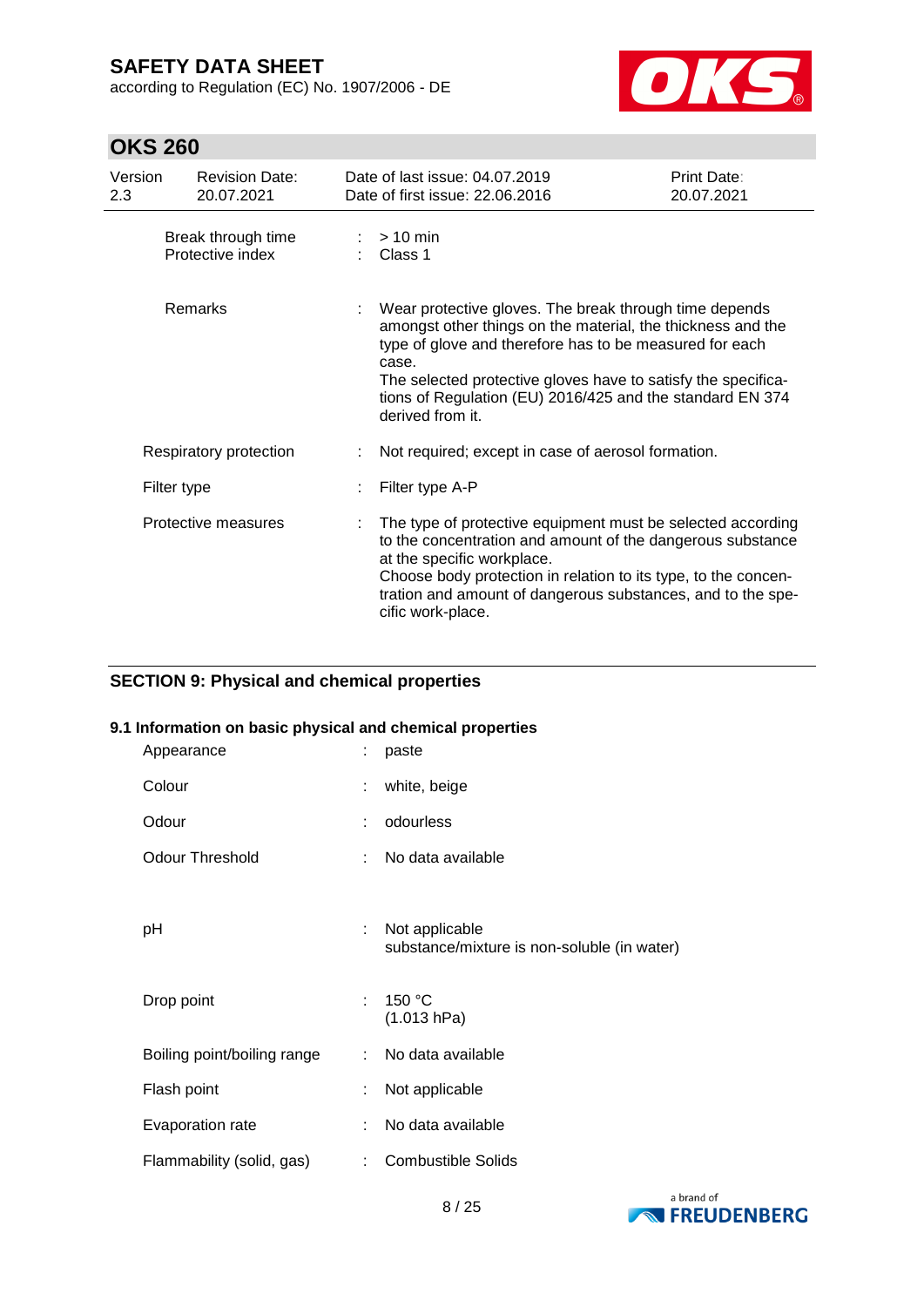according to Regulation (EC) No. 1907/2006 - DE



| 2.3 | Version             | <b>Revision Date:</b><br>20.07.2021                 |                      | Date of last issue: 04.07.2019<br>Date of first issue: 22.06.2016       | Print Date:<br>20.07.2021 |
|-----|---------------------|-----------------------------------------------------|----------------------|-------------------------------------------------------------------------|---------------------------|
|     |                     |                                                     |                      |                                                                         |                           |
|     |                     | Upper explosion limit / Upper<br>flammability limit | ÷                    | No data available                                                       |                           |
|     |                     | Lower explosion limit / Lower<br>flammability limit | ÷                    | No data available                                                       |                           |
|     |                     | Vapour pressure                                     | ÷                    | < 0,001 hPa (20 °C)                                                     |                           |
|     |                     | Relative vapour density                             | ÷                    | No data available                                                       |                           |
|     |                     | Relative density                                    |                      | 1,25 $(20 °C)$<br>Reference substance: Water<br>The value is calculated |                           |
|     | Density             |                                                     | ÷.                   | $1,25$ g/cm3<br>(20 °C)                                                 |                           |
|     | <b>Bulk density</b> |                                                     | ÷                    | No data available                                                       |                           |
|     |                     | Solubility(ies)<br>Water solubility                 | ÷                    | insoluble                                                               |                           |
|     |                     | Solubility in other solvents                        | $\mathbb{Z}^n$       | No data available                                                       |                           |
|     |                     | Partition coefficient: n-<br>octanol/water          |                      | No data available                                                       |                           |
|     |                     | Auto-ignition temperature                           | ÷                    | No data available                                                       |                           |
|     |                     | Decomposition temperature                           | $\ddot{\phantom{a}}$ | No data available                                                       |                           |
|     | Viscosity           | Viscosity, dynamic                                  | ÷                    | No data available                                                       |                           |
|     |                     | Viscosity, kinematic                                |                      | Not applicable                                                          |                           |
|     |                     | <b>Explosive properties</b>                         |                      | Not explosive                                                           |                           |
|     |                     | Oxidizing properties                                |                      | No data available                                                       |                           |
|     |                     | 9.2 Other information                               |                      |                                                                         |                           |
|     |                     | Sublimation point                                   |                      | No data available                                                       |                           |
|     |                     | Metal corrosion rate                                |                      | Not corrosive to metals                                                 |                           |
|     | Self-ignition       |                                                     |                      | not auto-flammable                                                      |                           |

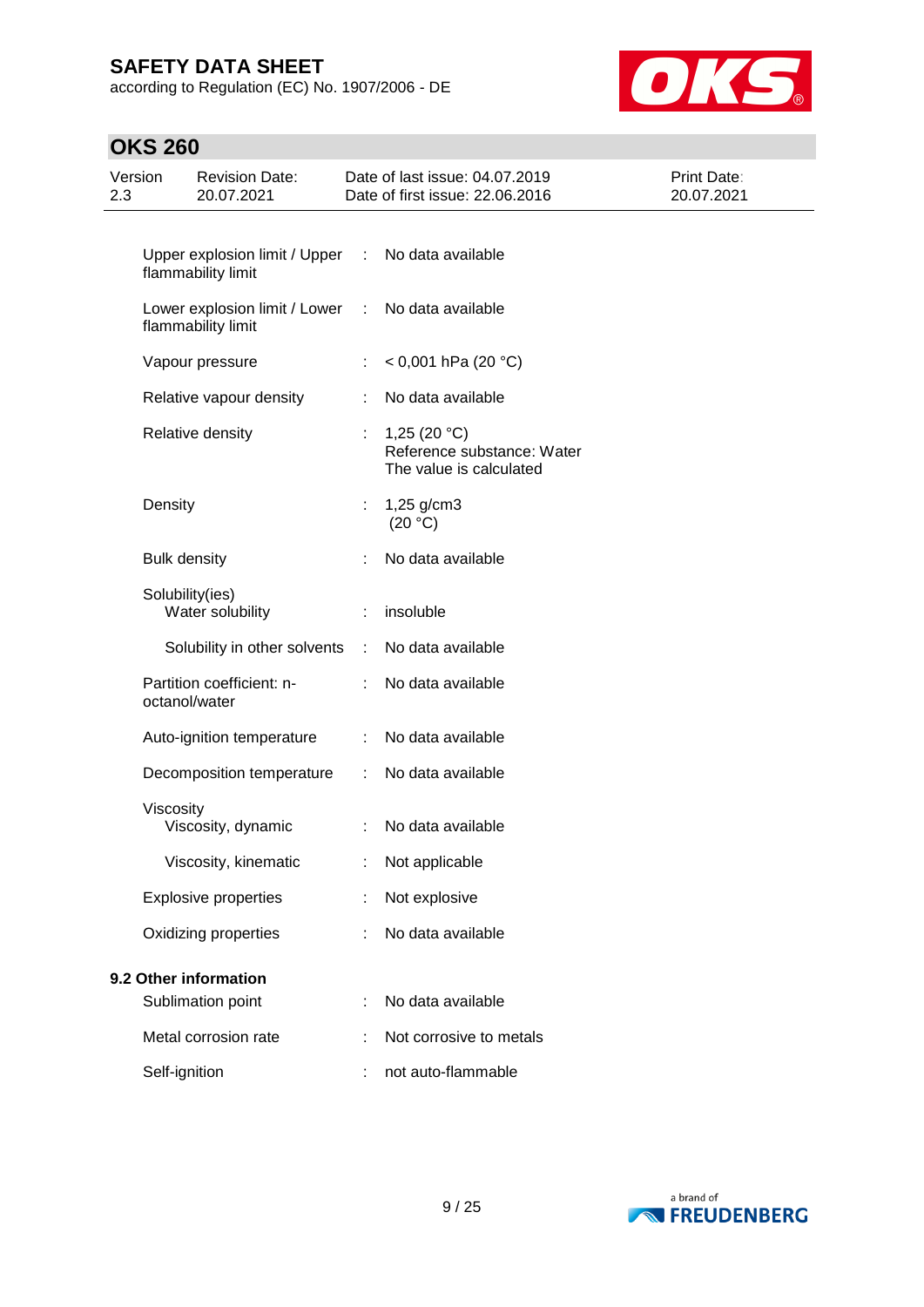according to Regulation (EC) No. 1907/2006 - DE



## **OKS 260**

| Version | <b>Revision Date:</b> | Date of last issue: 04.07.2019  | <b>Print Date:</b> |
|---------|-----------------------|---------------------------------|--------------------|
| 2.3     | 20.07.2021            | Date of first issue: 22.06.2016 | 20.07.2021         |
|         |                       |                                 |                    |

### **SECTION 10: Stability and reactivity**

### **10.1 Reactivity**

No hazards to be specially mentioned.

#### **10.2 Chemical stability**

Stable under normal conditions.

### **10.3 Possibility of hazardous reactions**

| Hazardous reactions |  |  |  |  |  |  | No dangerous reaction known under conditions of normal use. |  |
|---------------------|--|--|--|--|--|--|-------------------------------------------------------------|--|
|---------------------|--|--|--|--|--|--|-------------------------------------------------------------|--|

### **10.4 Conditions to avoid**

| Conditions to avoid |  | No conditions to be specially mentioned. |
|---------------------|--|------------------------------------------|
|---------------------|--|------------------------------------------|

### **10.5 Incompatible materials**

**Acute toxicity**

Materials to avoid : No materials to be especially mentioned.

### **10.6 Hazardous decomposition products**

No decomposition if stored and applied as directed.

## **SECTION 11: Toxicological information**

### **11.1 Information on toxicological effects**

| <b>Product:</b>                                         |                                                                                                      |
|---------------------------------------------------------|------------------------------------------------------------------------------------------------------|
| Acute oral toxicity                                     | Remarks: This information is not available.                                                          |
| Acute inhalation toxicity                               | : Remarks: Irritating to respiratory system.                                                         |
|                                                         | Symptoms: Inhalation may provoke the following symptoms:,<br>Local irritation, Respiratory disorders |
| Acute dermal toxicity                                   | : Symptoms: Redness, Local irritation                                                                |
| Components:                                             |                                                                                                      |
| distillates (petroleum), hydrotreated heavy paraffinic: |                                                                                                      |
| Acute oral toxicity                                     | : LD50 Oral (Rat): $>$ 5.000 mg/kg                                                                   |
| Acute inhalation toxicity                               | : LC50 (Rat): Exposure time: 4 h<br>Test atmosphere: dust/mist                                       |
| Acute dermal toxicity                                   | : LD50 Dermal (Rabbit): $>$ 5.000 mg/kg                                                              |
| calcium dihydroxide:                                    |                                                                                                      |

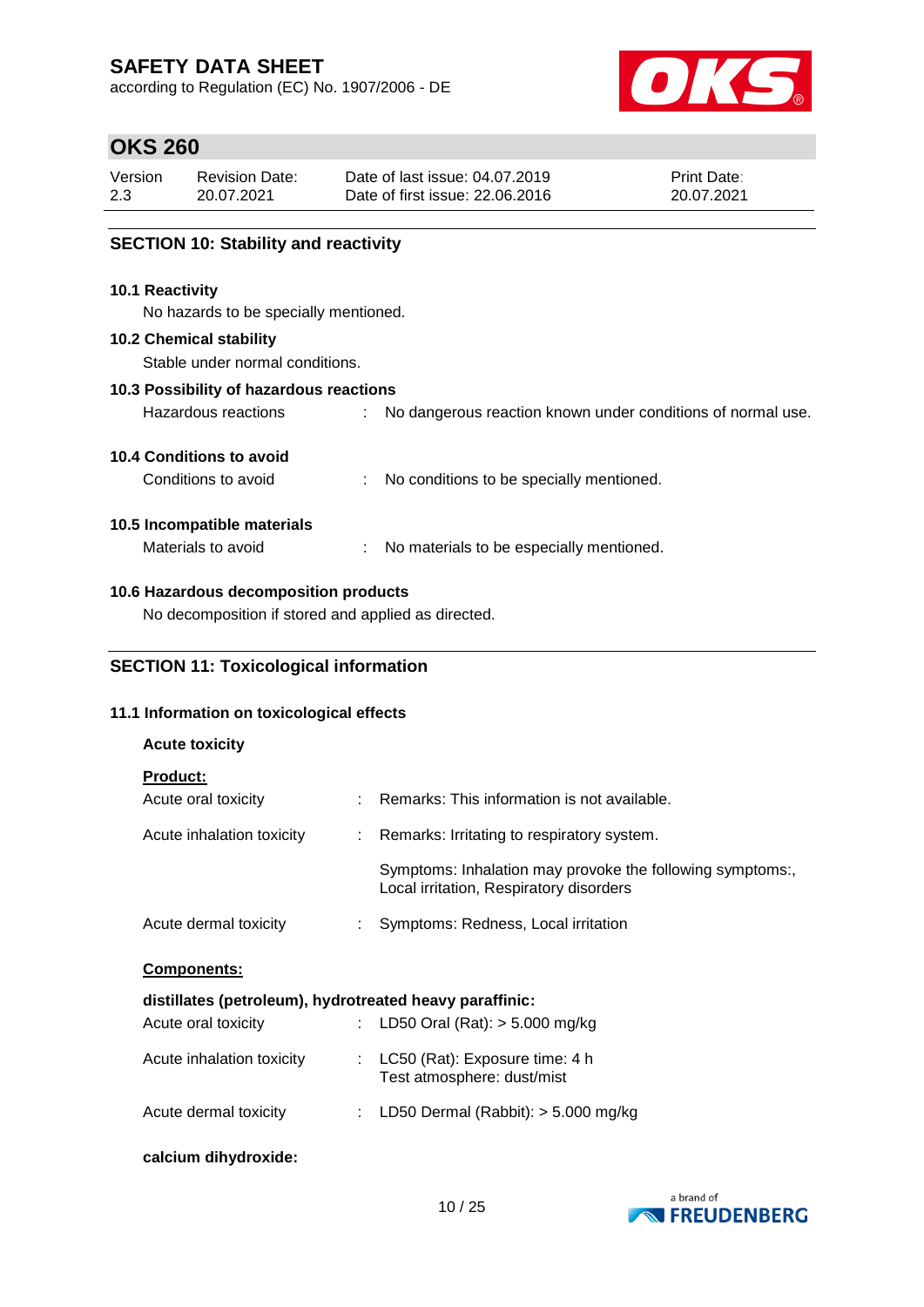according to Regulation (EC) No. 1907/2006 - DE



| Version<br>2.3 |                     | <b>Revision Date:</b><br>20.07.2021 | Date of last issue: 04.07.2019<br>Date of first issue: 22.06.2016                                                                                                                                   | Print Date:<br>20.07.2021 |
|----------------|---------------------|-------------------------------------|-----------------------------------------------------------------------------------------------------------------------------------------------------------------------------------------------------|---------------------------|
|                | Acute oral toxicity |                                     | LD50 (Rat, female): > 2.000 mg/kg<br>Method: OECD Test Guideline 425<br>GLP: yes<br>Assessment: The substance or mixture has no acute oral tox-<br>icity                                            |                           |
|                |                     | Acute inhalation toxicity           | : LC50 (Rat, male and female): $> 6,04$ mg/l<br>Exposure time: 4 h<br>Test atmosphere: dust/mist<br>Method: OECD Test Guideline 436<br>GLP: yes                                                     |                           |
|                |                     | Acute dermal toxicity               | : LD50 (Rabbit, male and female): $> 2.500$ mg/kg<br>Method: OECD Test Guideline 402<br>Assessment: The substance or mixture has no acute dermal<br>toxicity                                        |                           |
|                |                     |                                     | Distillates (petroleum), hydrotreated heavy paraffinic; Baseoil - unspecified:                                                                                                                      |                           |
|                |                     | Acute oral toxicity                 | LD50 (Rat): $> 5.000$ mg/kg<br>Method: OECD Test Guideline 401<br>GLP: yes                                                                                                                          |                           |
|                |                     | Acute inhalation toxicity           | : $LC50 (Rat)$ : $> 5,53$ mg/l<br>Exposure time: 4 h<br>Test atmosphere: dust/mist<br>Method: OECD Test Guideline 403<br>Assessment: The substance or mixture has no acute inhala-<br>tion toxicity |                           |
|                |                     | Acute dermal toxicity               | : LD50 (Rabbit): $> 5.000$ mg/kg<br>Method: OECD Test Guideline 402                                                                                                                                 |                           |
|                |                     |                                     | thiodiethylene bis[3-(3,5-di-tert-butyl-4-hydroxyphenyl)propionate]:                                                                                                                                |                           |
|                |                     |                                     | Acute oral toxicity : LD50 (Rat): > 5.000 mg/kg<br>Method: OECD Test Guideline 401                                                                                                                  |                           |
|                |                     | Acute inhalation toxicity           | : $LC50 (Rat): > 6,3 mg/l$<br>Exposure time: 4 h<br>Test atmosphere: dust/mist<br>Assessment: The substance or mixture has no acute inhala-<br>tion toxicity                                        |                           |
|                |                     | Acute dermal toxicity               | : LD50 (Rat): $> 2.000$ mg/kg<br>Method: OECD Test Guideline 402<br>GLP: yes<br>Assessment: The substance or mixture has no acute dermal<br>toxicity                                                |                           |

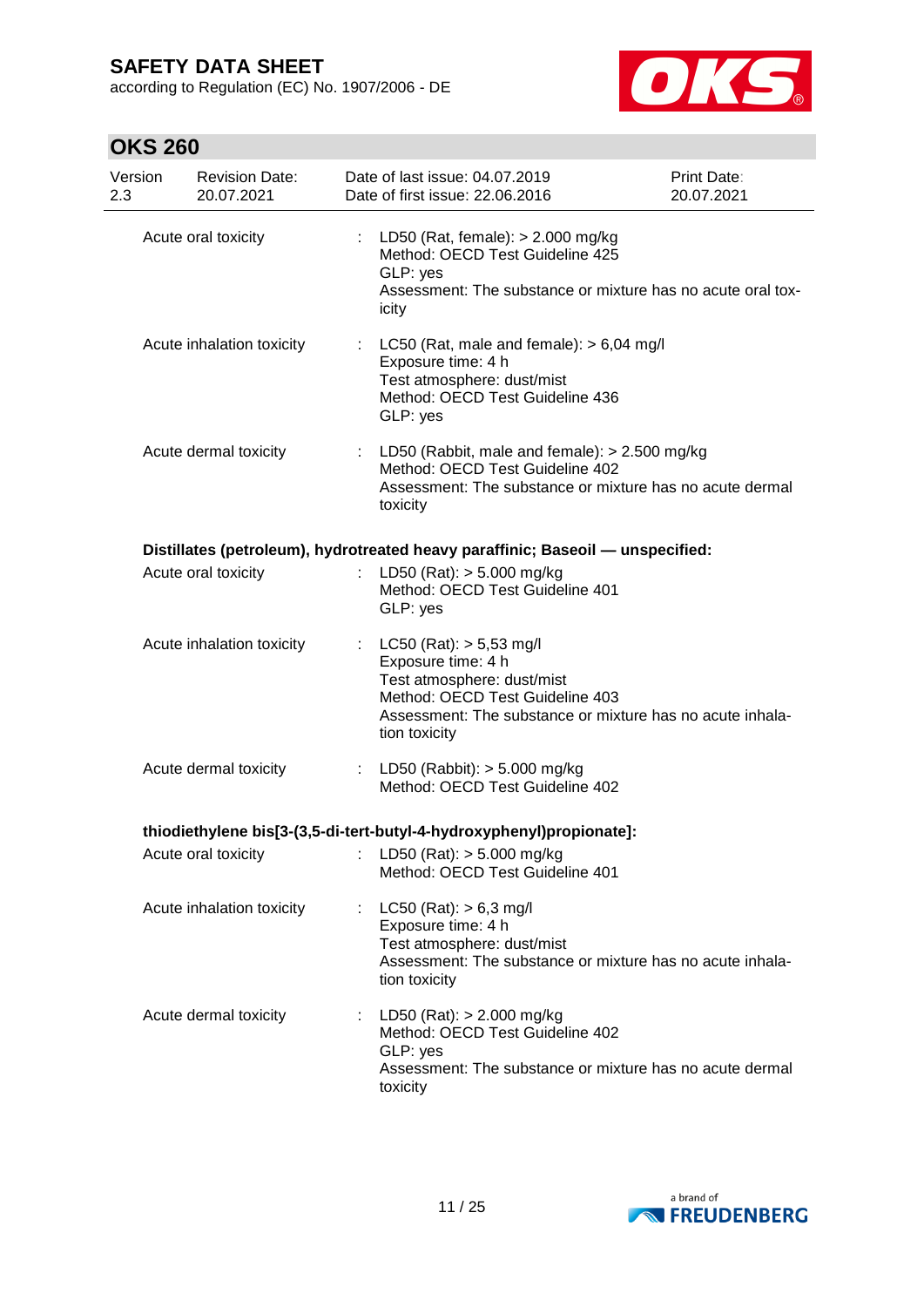according to Regulation (EC) No. 1907/2006 - DE



| Version<br>2.3 | <b>Revision Date:</b><br>20.07.2021 |   | Date of last issue: 04.07.2019<br>Date of first issue: 22.06.2016              | <b>Print Date:</b><br>20.07.2021 |
|----------------|-------------------------------------|---|--------------------------------------------------------------------------------|----------------------------------|
|                | <b>Skin corrosion/irritation</b>    |   |                                                                                |                                  |
| Product:       |                                     |   |                                                                                |                                  |
| <b>Remarks</b> |                                     | ÷ | Irritating to skin.                                                            |                                  |
|                |                                     |   |                                                                                |                                  |
|                | Components:                         |   |                                                                                |                                  |
|                | calcium dihydroxide:                |   |                                                                                |                                  |
| <b>Species</b> |                                     |   | human skin                                                                     |                                  |
|                | Assessment                          |   | Irritating to skin.                                                            |                                  |
| Method         |                                     |   | <b>OECD Test Guideline 431</b>                                                 |                                  |
| Result         |                                     |   | Irritating to skin.                                                            |                                  |
| <b>GLP</b>     |                                     |   | yes                                                                            |                                  |
| <b>Species</b> |                                     |   | Rabbit                                                                         |                                  |
|                | Assessment                          |   | Irritating to skin.                                                            |                                  |
| Method         |                                     |   | <b>OECD Test Guideline 404</b>                                                 |                                  |
| Result         |                                     |   | Irritating to skin.                                                            |                                  |
| <b>GLP</b>     |                                     |   | yes                                                                            |                                  |
|                |                                     |   |                                                                                |                                  |
|                |                                     |   | Distillates (petroleum), hydrotreated heavy paraffinic; Baseoil - unspecified: |                                  |
| <b>Species</b> |                                     |   | Rabbit                                                                         |                                  |
|                | Assessment                          |   | No skin irritation                                                             |                                  |
| Method         |                                     |   | <b>OECD Test Guideline 404</b>                                                 |                                  |
| Result         |                                     |   | No skin irritation                                                             |                                  |
| <b>GLP</b>     |                                     |   | yes                                                                            |                                  |
|                |                                     |   | thiodiethylene bis[3-(3,5-di-tert-butyl-4-hydroxyphenyl)propionate]:           |                                  |
| <b>Species</b> |                                     |   | Rabbit                                                                         |                                  |
|                | Assessment                          |   | No skin irritation                                                             |                                  |
| Method         |                                     |   | <b>OECD Test Guideline 404</b>                                                 |                                  |
| Result         |                                     |   | No skin irritation                                                             |                                  |
|                |                                     |   |                                                                                |                                  |
|                | Serious eye damage/eye irritation   |   |                                                                                |                                  |
| Product:       |                                     |   |                                                                                |                                  |
| Remarks        |                                     |   | Risk of serious damage to eyes.                                                |                                  |
|                | Components:                         |   |                                                                                |                                  |
|                | calcium dihydroxide:                |   |                                                                                |                                  |
|                |                                     |   |                                                                                |                                  |
| <b>Species</b> | Assessment                          |   | Rabbit                                                                         |                                  |
| Method         |                                     |   | Risk of serious damage to eyes.<br><b>OECD Test Guideline 405</b>              |                                  |
| Result         |                                     |   | Risk of serious damage to eyes.                                                |                                  |
| <b>GLP</b>     |                                     |   |                                                                                |                                  |
|                |                                     |   | yes                                                                            |                                  |
|                |                                     |   | Distillates (petroleum), hydrotreated heavy paraffinic; Baseoil - unspecified: |                                  |
| <b>Species</b> |                                     |   | Rabbit                                                                         |                                  |
|                |                                     |   |                                                                                |                                  |

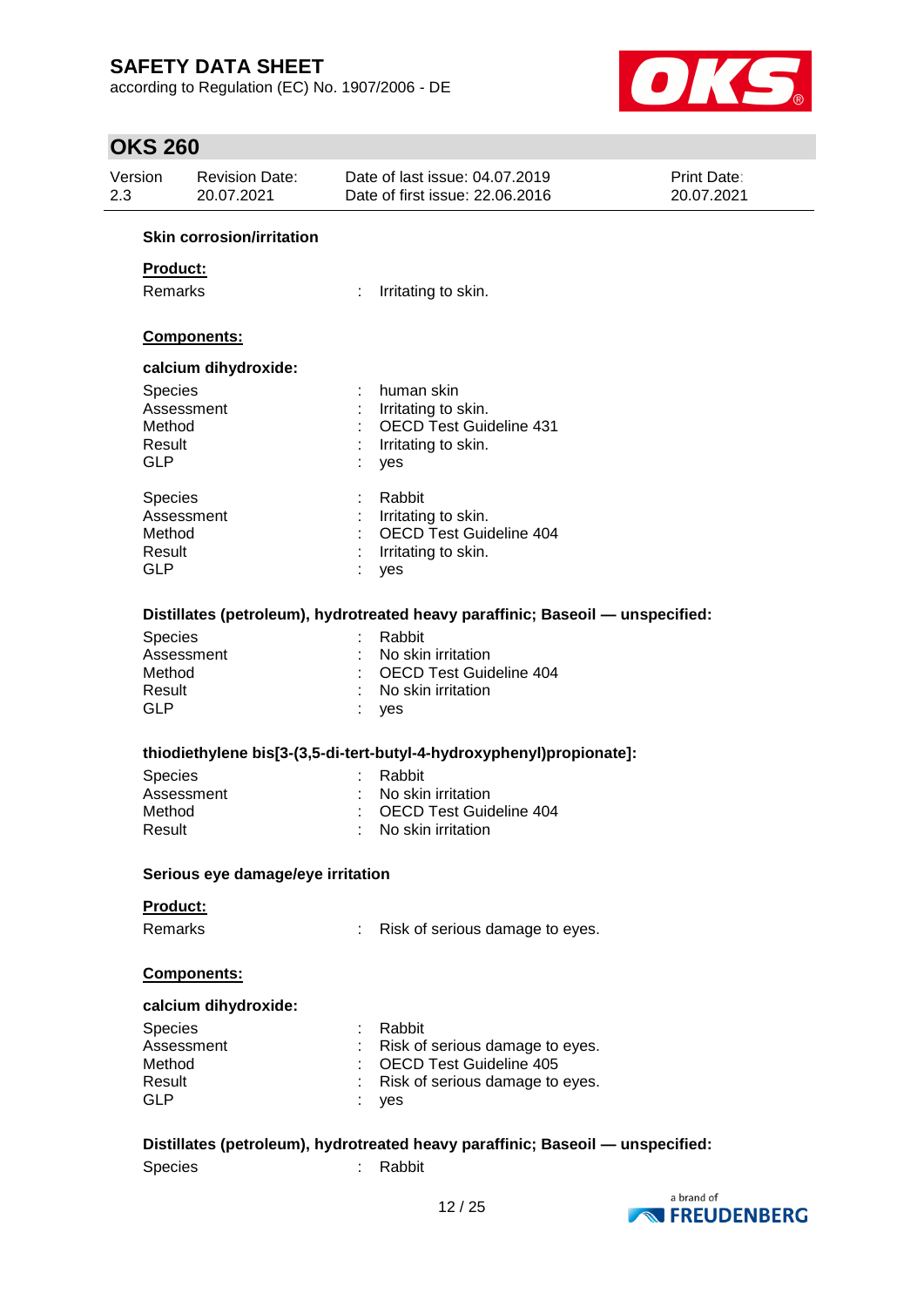according to Regulation (EC) No. 1907/2006 - DE



| Print Date:<br>20.07.2021                                                      |  |
|--------------------------------------------------------------------------------|--|
|                                                                                |  |
|                                                                                |  |
|                                                                                |  |
|                                                                                |  |
|                                                                                |  |
|                                                                                |  |
|                                                                                |  |
|                                                                                |  |
|                                                                                |  |
|                                                                                |  |
|                                                                                |  |
|                                                                                |  |
|                                                                                |  |
|                                                                                |  |
|                                                                                |  |
|                                                                                |  |
| Distillates (petroleum), hydrotreated heavy paraffinic; Baseoil — unspecified: |  |
|                                                                                |  |
|                                                                                |  |
|                                                                                |  |
|                                                                                |  |
|                                                                                |  |
|                                                                                |  |
|                                                                                |  |
|                                                                                |  |
|                                                                                |  |
|                                                                                |  |
|                                                                                |  |
|                                                                                |  |
|                                                                                |  |
|                                                                                |  |
|                                                                                |  |

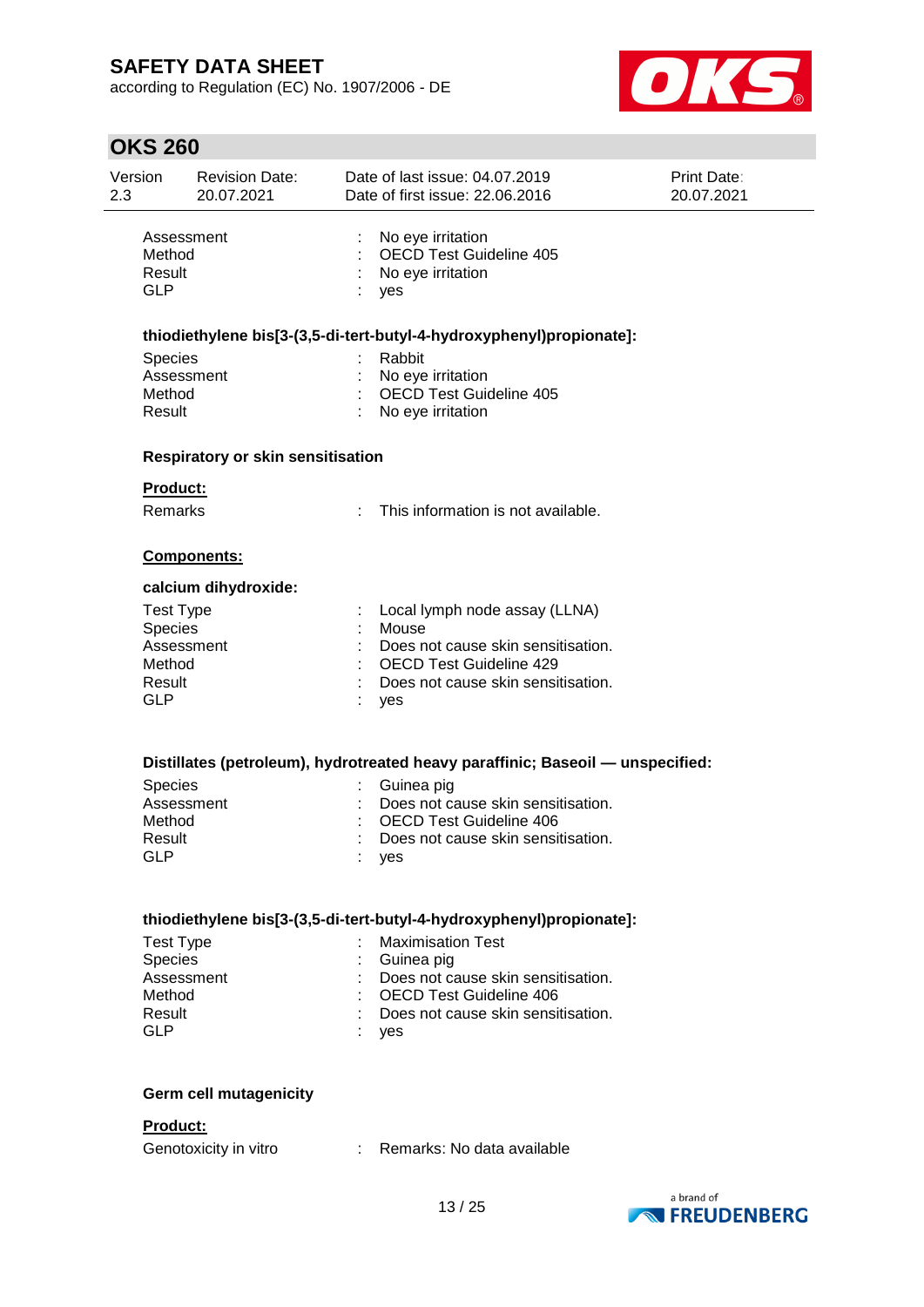according to Regulation (EC) No. 1907/2006 - DE



# **OKS 260**

| Version         | <b>Revision Date:</b><br>20.07.2021 |   | Date of last issue: 04.07.2019<br>Date of first issue: 22.06.2016                                                        | <b>Print Date:</b><br>20.07.2021 |  |
|-----------------|-------------------------------------|---|--------------------------------------------------------------------------------------------------------------------------|----------------------------------|--|
|                 | Genotoxicity in vivo                | ÷ | Remarks: No data available                                                                                               |                                  |  |
|                 | Components:                         |   |                                                                                                                          |                                  |  |
|                 | calcium dihydroxide:                |   |                                                                                                                          |                                  |  |
|                 | Genotoxicity in vitro               |   | Test Type: Ames test<br>Method: OECD Test Guideline 471<br>Result: negative<br>GLP: yes                                  |                                  |  |
|                 |                                     |   | Test Type: Chromosome aberration test in vitro<br>Method: OECD Test Guideline 473<br>Result: negative<br>GLP: yes        |                                  |  |
|                 |                                     |   | Test Type: In vitro mammalian cell gene mutation test<br>Method: OECD Test Guideline 476<br>Result: negative<br>GLP: yes |                                  |  |
|                 |                                     |   | thiodiethylene bis[3-(3,5-di-tert-butyl-4-hydroxyphenyl)propionate]:                                                     |                                  |  |
|                 | Genotoxicity in vitro               |   | Test Type: Ames test<br>Method: OECD Test Guideline 471<br>Result: negative                                              |                                  |  |
|                 | Genotoxicity in vivo                |   | Test Type: In vivo micronucleus test<br>Species: Hamster<br>Method: Mutagenicity (micronucleus test)<br>Result: negative |                                  |  |
| sessment        | Germ cell mutagenicity-As-          |   | : Animal testing did not show any mutagenic effects.                                                                     |                                  |  |
|                 | Carcinogenicity                     |   |                                                                                                                          |                                  |  |
| <b>Product:</b> |                                     |   |                                                                                                                          |                                  |  |
| Remarks         |                                     |   | No data available                                                                                                        |                                  |  |
|                 | Components:                         |   |                                                                                                                          |                                  |  |
|                 |                                     |   | distillates (petroleum), hydrotreated heavy paraffinic:                                                                  |                                  |  |
| ment            | Carcinogenicity - Assess-           |   | : Not classifiable as a human carcinogen.                                                                                |                                  |  |
|                 | calcium dihydroxide:                |   |                                                                                                                          |                                  |  |
| ment            |                                     |   | Carcinogenicity - Assess- : No evidence of carcinogenicity in animal studies.                                            |                                  |  |

**Distillates (petroleum), hydrotreated heavy paraffinic; Baseoil — unspecified:**

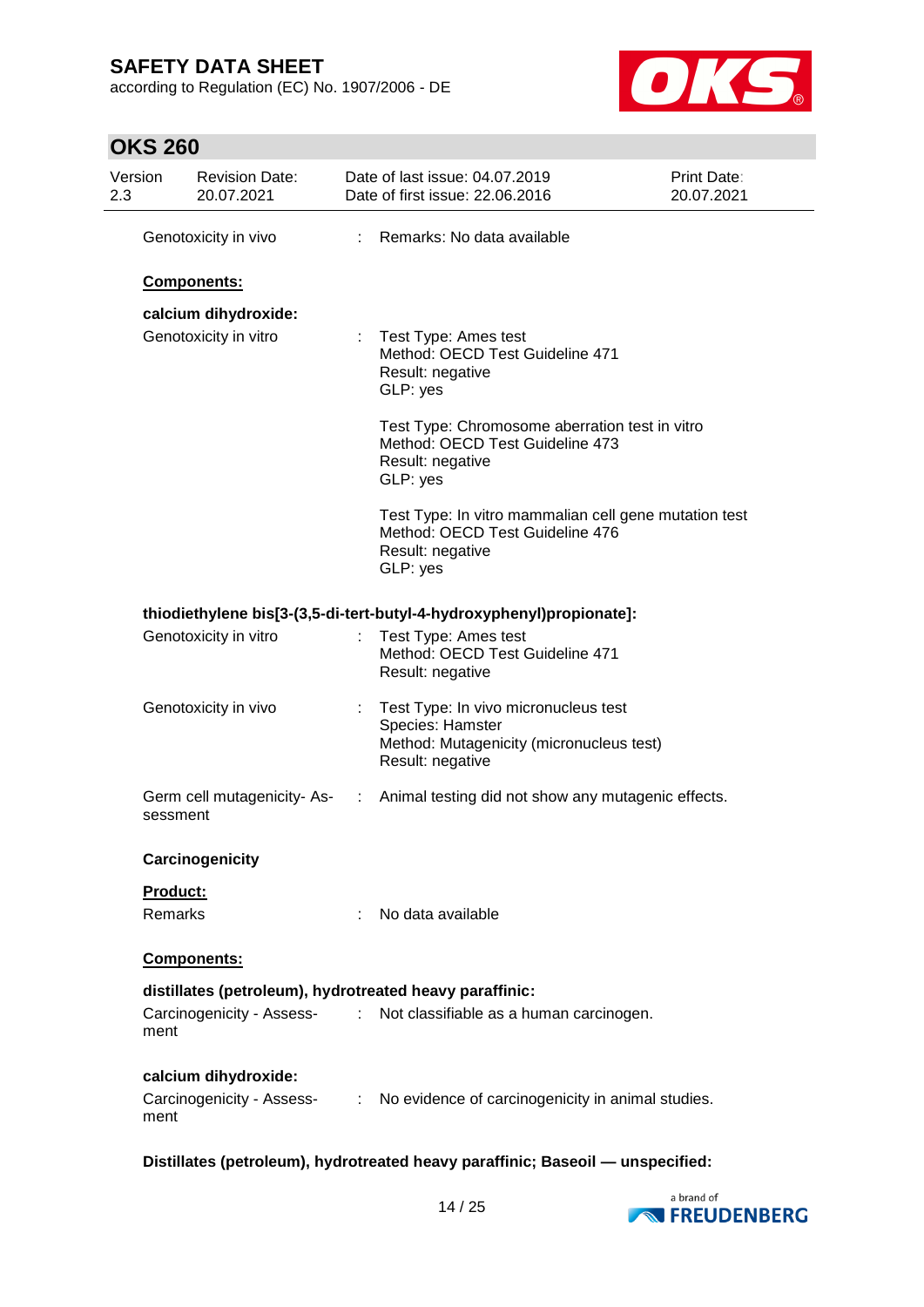according to Regulation (EC) No. 1907/2006 - DE



| Version<br>2.3 |                 | <b>Revision Date:</b><br>20.07.2021 | Date of last issue: 04.07.2019<br>Date of first issue: 22.06.2016 | Print Date:<br>20.07.2021                                                                                                                                 |  |
|----------------|-----------------|-------------------------------------|-------------------------------------------------------------------|-----------------------------------------------------------------------------------------------------------------------------------------------------------|--|
|                | ment            | Carcinogenicity - Assess-           | $\mathcal{L}_{\mathcal{A}}$                                       | Not classifiable as a human carcinogen.                                                                                                                   |  |
|                | ment            |                                     |                                                                   | thiodiethylene bis[3-(3,5-di-tert-butyl-4-hydroxyphenyl)propionate]:<br>Carcinogenicity - Assess- : Animal testing did not show any carcinogenic effects. |  |
|                |                 | <b>Reproductive toxicity</b>        |                                                                   |                                                                                                                                                           |  |
|                | <b>Product:</b> |                                     |                                                                   |                                                                                                                                                           |  |
|                |                 | Effects on fertility                |                                                                   | Remarks: No data available                                                                                                                                |  |
|                | ment            | Effects on foetal develop-          |                                                                   | : Remarks: No data available                                                                                                                              |  |
|                |                 | Components:                         |                                                                   |                                                                                                                                                           |  |
|                |                 | calcium dihydroxide:                |                                                                   |                                                                                                                                                           |  |
|                | sessment        | Reproductive toxicity - As-         | $\mathcal{I}^{\mathcal{I}}$ .                                     | No toxicity to reproduction<br>No effects on or via lactation                                                                                             |  |
|                |                 |                                     |                                                                   | Distillates (petroleum), hydrotreated heavy paraffinic; Baseoil — unspecified:                                                                            |  |
|                | sessment        |                                     |                                                                   | Reproductive toxicity - As- : No toxicity to reproduction                                                                                                 |  |
|                |                 |                                     |                                                                   | thiodiethylene bis[3-(3,5-di-tert-butyl-4-hydroxyphenyl)propionate]:                                                                                      |  |
|                | sessment        | Reproductive toxicity - As-         | $\mathcal{L}_{\mathcal{A}}$                                       | No toxicity to reproduction<br>Animal testing did not show any effects on foetal develop-<br>ment.                                                        |  |
|                |                 | <b>STOT - single exposure</b>       |                                                                   |                                                                                                                                                           |  |
|                |                 | <b>Components:</b>                  |                                                                   |                                                                                                                                                           |  |
|                |                 | calcium dihydroxide:                |                                                                   |                                                                                                                                                           |  |
|                | Assessment      |                                     |                                                                   | May cause respiratory irritation.                                                                                                                         |  |
|                | Assessment      |                                     |                                                                   | thiodiethylene bis[3-(3,5-di-tert-butyl-4-hydroxyphenyl)propionate]:                                                                                      |  |
|                |                 |                                     |                                                                   | The substance or mixture is not classified as specific target<br>organ toxicant, single exposure.                                                         |  |
|                |                 | <b>Repeated dose toxicity</b>       |                                                                   |                                                                                                                                                           |  |
|                | <b>Product:</b> |                                     |                                                                   |                                                                                                                                                           |  |
|                | <b>Remarks</b>  |                                     |                                                                   | This information is not available.                                                                                                                        |  |

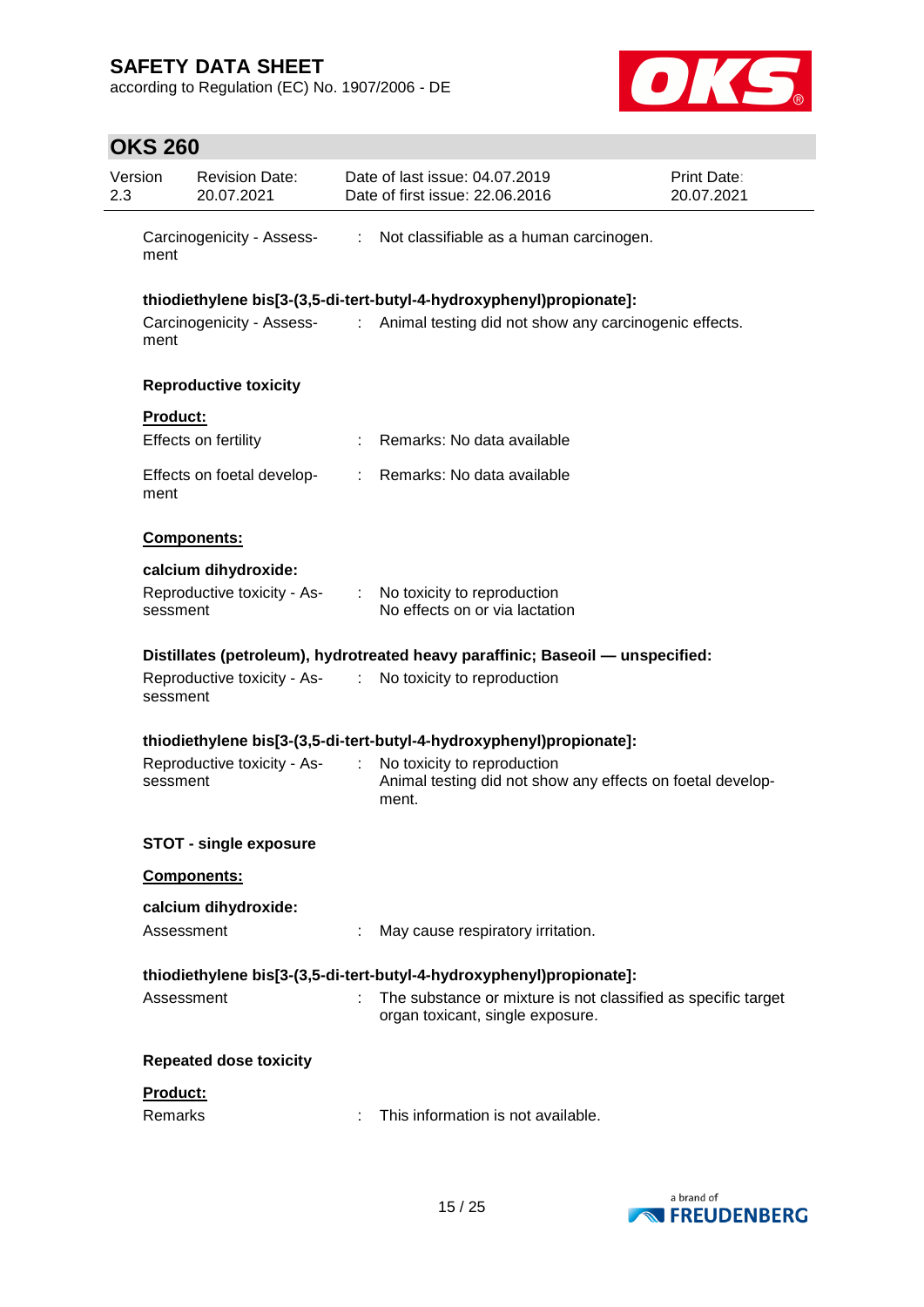according to Regulation (EC) No. 1907/2006 - DE



## **OKS 260**

| Version | <b>Revision Date:</b> | Date of last issue: 04.07.2019  | <b>Print Date:</b> |
|---------|-----------------------|---------------------------------|--------------------|
| 2.3     | 20.07.2021            | Date of first issue: 22,06,2016 | 20.07.2021         |

### **Components:**

### **thiodiethylene bis[3-(3,5-di-tert-butyl-4-hydroxyphenyl)propionate]:**

| ∴ Rat                     |
|---------------------------|
| $\therefore$ >= 138 mg/kg |
| : Oral                    |
| : OECD Test Guideline 408 |
|                           |

### **Aspiration toxicity**

### **Product:**

This information is not available.

#### **Components:**

**distillates (petroleum), hydrotreated heavy paraffinic:** May be fatal if swallowed and enters airways.

May be harmful if swallowed and enters airways.

### **Distillates (petroleum), hydrotreated heavy paraffinic; Baseoil — unspecified:**

No aspiration toxicity classification

### **thiodiethylene bis[3-(3,5-di-tert-butyl-4-hydroxyphenyl)propionate]:**

No aspiration toxicity classification

### **Further information**

### **Product:**

Remarks : Ingestion causes irritation of upper respiratory system and gastrointestinal disturbance.

### **Components:**

## **distillates (petroleum), hydrotreated heavy paraffinic:** Remarks : Information given is based on data on the components and the toxicology of similar products.

### **SECTION 12: Ecological information**

### **12.1 Toxicity**

### **Product:**

Toxicity to fish  $\cdot$  Remarks: Harmful to aquatic organisms, may cause long-term adverse effects in the aquatic environment.

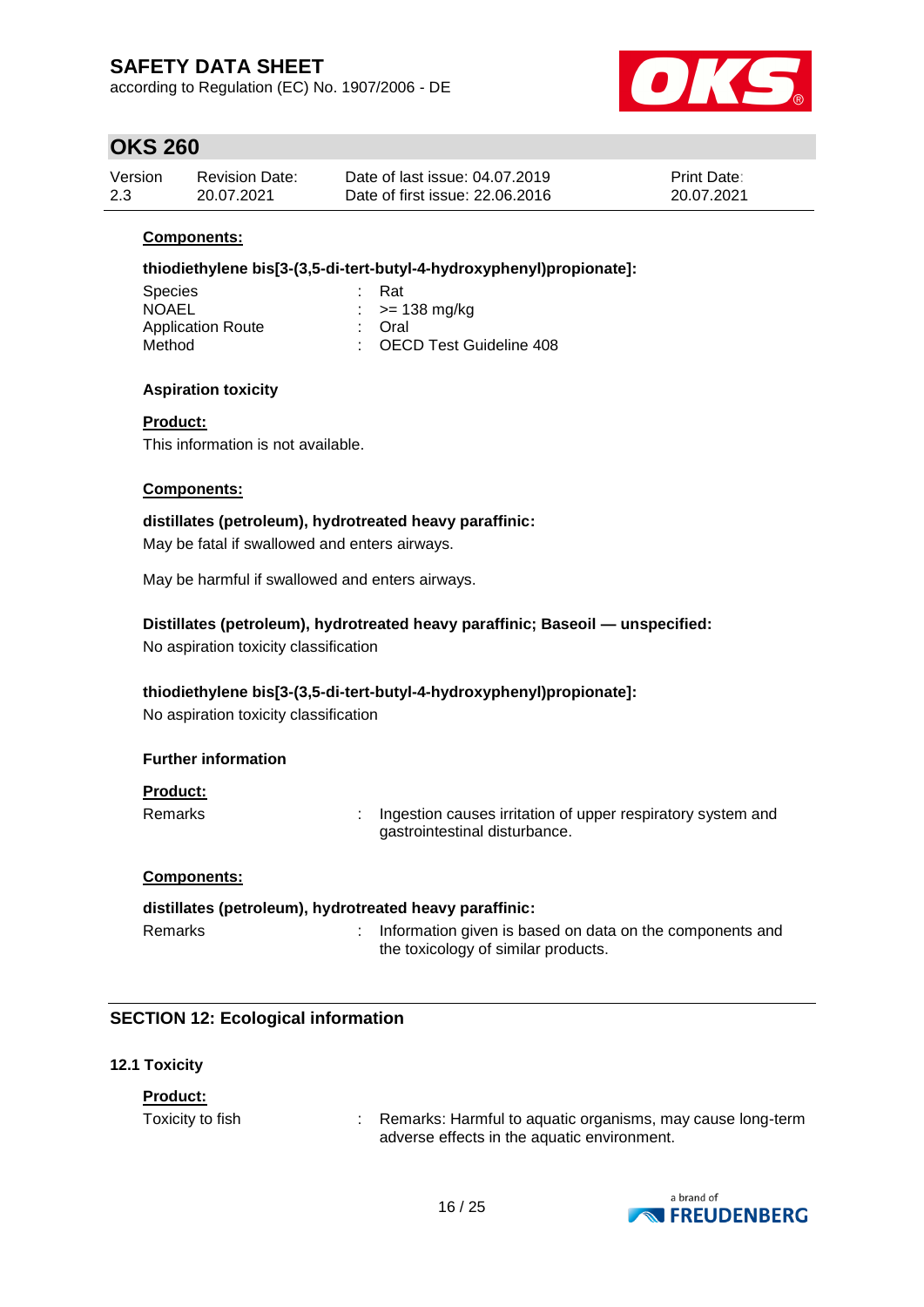according to Regulation (EC) No. 1907/2006 - DE



| 2.3 | Version<br><b>Revision Date:</b><br>20.07.2021 |                                                                  |    | Date of last issue: 04.07.2019<br>Date of first issue: 22.06.2016                                                                                                    | <b>Print Date:</b><br>20.07.2021 |
|-----|------------------------------------------------|------------------------------------------------------------------|----|----------------------------------------------------------------------------------------------------------------------------------------------------------------------|----------------------------------|
|     |                                                | aquatic invertebrates                                            |    | Toxicity to daphnia and other : Remarks: No data available                                                                                                           |                                  |
|     | plants                                         | Toxicity to algae/aquatic                                        | t. | Remarks: No data available                                                                                                                                           |                                  |
|     |                                                | Toxicity to microorganisms                                       |    | Remarks: No data available                                                                                                                                           |                                  |
|     |                                                | Components:                                                      |    |                                                                                                                                                                      |                                  |
|     |                                                | calcium dihydroxide:                                             |    |                                                                                                                                                                      |                                  |
|     |                                                | Toxicity to fish                                                 |    | LC50 (Oncorhynchus mykiss (rainbow trout)): 50,6 mg/l<br>Exposure time: 96 h<br>Test Type: static test<br>Method: OECD Test Guideline 203<br>GLP: yes                |                                  |
|     |                                                | Toxicity to daphnia and other :<br>aquatic invertebrates         |    | EC50 (Daphnia magna (Water flea)): 49,1 mg/l<br>Exposure time: 48 h<br>Test Type: static test<br>Method: OECD Test Guideline 202<br>GLP: yes                         |                                  |
|     | plants                                         | Toxicity to algae/aquatic                                        |    | EC50 (Pseudokirchneriella subcapitata (green algae)): 184,57<br>mg/l<br>Exposure time: 72 h<br>Test Type: static test<br>Method: OECD Test Guideline 201<br>GLP: yes |                                  |
|     | ic toxicity)                                   | Toxicity to daphnia and other :<br>aquatic invertebrates (Chron- |    | NOEC: 32 mg/l<br>Exposure time: 14 d<br>Species: Crangon crangon (shrimp)<br>Test Type: semi-static test                                                             |                                  |
|     |                                                |                                                                  |    | Distillates (petroleum), hydrotreated heavy paraffinic; Baseoil - unspecified:                                                                                       |                                  |
|     |                                                | Toxicity to fish                                                 |    | LC50 (Pimephales promelas (fathead minnow)): > 100 mg/l<br>Exposure time: 96 h<br>Test Type: static test<br>Method: OECD Test Guideline 203<br>GLP: yes              |                                  |
|     |                                                | Toxicity to daphnia and other :<br>aquatic invertebrates         |    | EC50 (Daphnia magna (Water flea)): > 10.000 mg/l<br>Exposure time: 48 h<br>Test Type: Immobilization<br>Method: OECD Test Guideline 202<br>GLP: yes                  |                                  |
|     | ic toxicity)                                   | Toxicity to daphnia and other :<br>aquatic invertebrates (Chron- |    | NOEC: 10 mg/l<br>Exposure time: 21 d<br>Species: Daphnia magna (Water flea)                                                                                          |                                  |



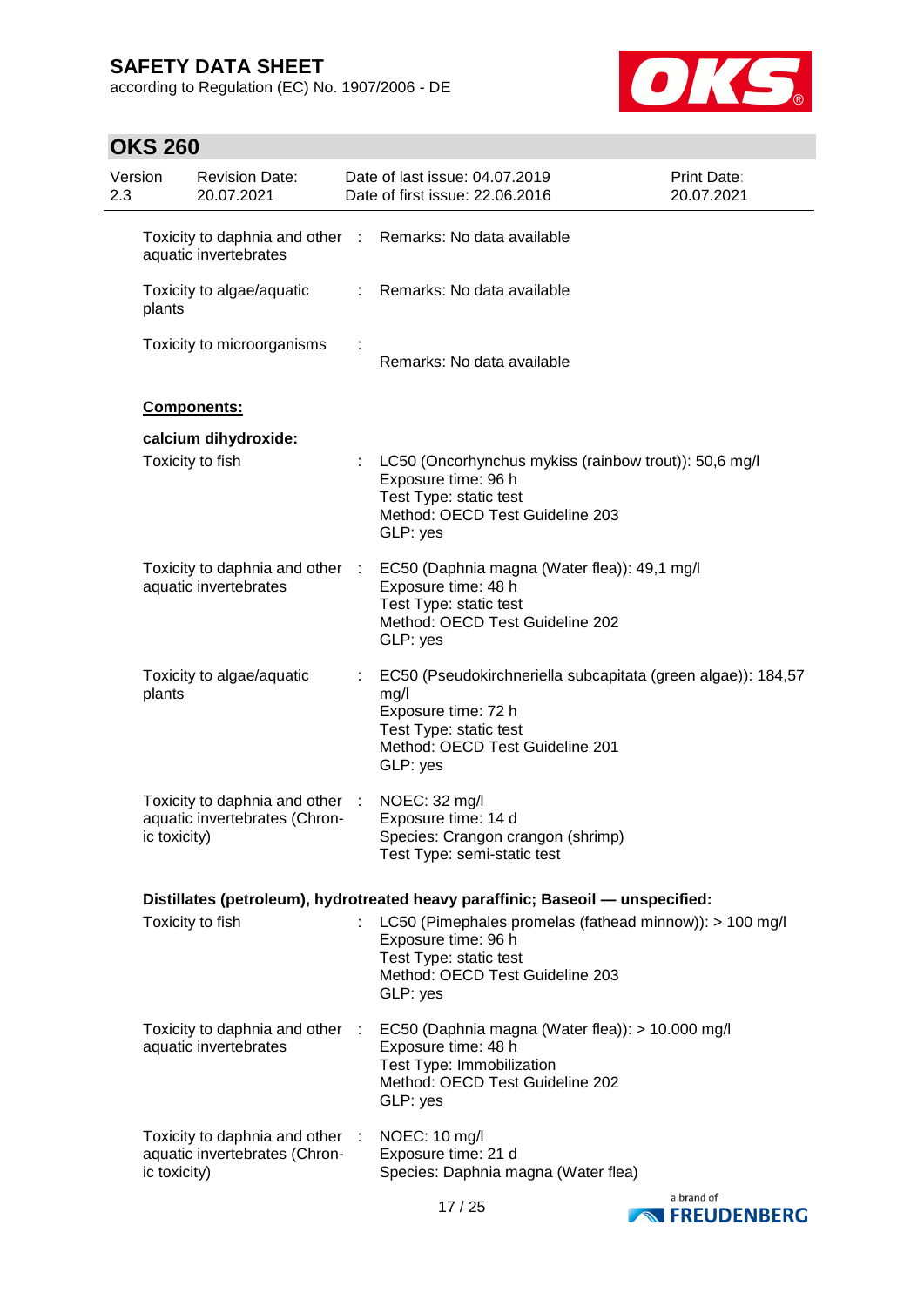**OKS 260**

according to Regulation (EC) No. 1907/2006 - DE



| Version<br>2.3 | <b>Revision Date:</b><br>20.07.2021                            |   | Date of last issue: 04.07.2019<br>Date of first issue: 22.06.2016                                                                                                                                           | Print Date:<br>20.07.2021 |
|----------------|----------------------------------------------------------------|---|-------------------------------------------------------------------------------------------------------------------------------------------------------------------------------------------------------------|---------------------------|
|                |                                                                |   | Test Type: semi-static test<br>Method: OECD Test Guideline 211<br>GLP: yes                                                                                                                                  |                           |
|                |                                                                |   | thiodiethylene bis[3-(3,5-di-tert-butyl-4-hydroxyphenyl)propionate]:                                                                                                                                        |                           |
|                | Toxicity to fish                                               |   | : LC50 (Danio rerio (zebra fish)): $> 57$ mg/l<br>Exposure time: 96 h<br>Test Type: static test<br>Method: OECD Test Guideline 203<br>Remarks: Aquatic toxicity is unlikely due to low solubility.          |                           |
|                | Toxicity to daphnia and other :<br>aquatic invertebrates       |   | EC50 (Daphnia magna (Water flea)): > 100 mg/l<br>Exposure time: 48 h<br>Test Type: static test<br>Method: OECD Test Guideline 202<br>GLP: yes<br>Remarks: No toxicity at the limit of solubility            |                           |
| plants         | Toxicity to algae/aquatic                                      |   | EC50 (Desmodesmus subspicatus (green algae)): > 100 mg/l<br>Exposure time: 72 h<br>Test Type: static test<br>Method: OECD Test Guideline 201<br>GLP: yes<br>Remarks: No toxicity at the limit of solubility |                           |
|                |                                                                |   | NOEC (Desmodesmus subspicatus (green algae)): 100 mg/l<br>Exposure time: 72 h<br>Test Type: static test<br>Method: OECD Test Guideline 201<br>GLP: yes<br>Remarks: No toxicity at the limit of solubility   |                           |
|                | Toxicity to microorganisms                                     |   | EC20 (activated sludge): > 100 mg/l<br>Exposure time: 3 h<br>Test Type: static test<br>Method: OECD Test Guideline 209                                                                                      |                           |
| ic toxicity)   | Toxicity to daphnia and other<br>aquatic invertebrates (Chron- | ÷ | $NOEC:$ > 10 mg/l<br>Exposure time: 21 d<br>Species: Daphnia magna (Water flea)<br>Method: OECD Test Guideline 211                                                                                          |                           |
|                | <b>Ecotoxicology Assessment</b>                                |   |                                                                                                                                                                                                             |                           |
|                | Acute aquatic toxicity                                         | ÷ | This product has no known ecotoxicological effects.                                                                                                                                                         |                           |
|                | Chronic aquatic toxicity                                       |   | This product has no known ecotoxicological effects.                                                                                                                                                         |                           |
|                | 12.2 Persistence and degradability                             |   |                                                                                                                                                                                                             |                           |

### **Product:**

| Biodegradability |  | Remarks: No data available |  |  |
|------------------|--|----------------------------|--|--|
|                  |  |                            |  |  |

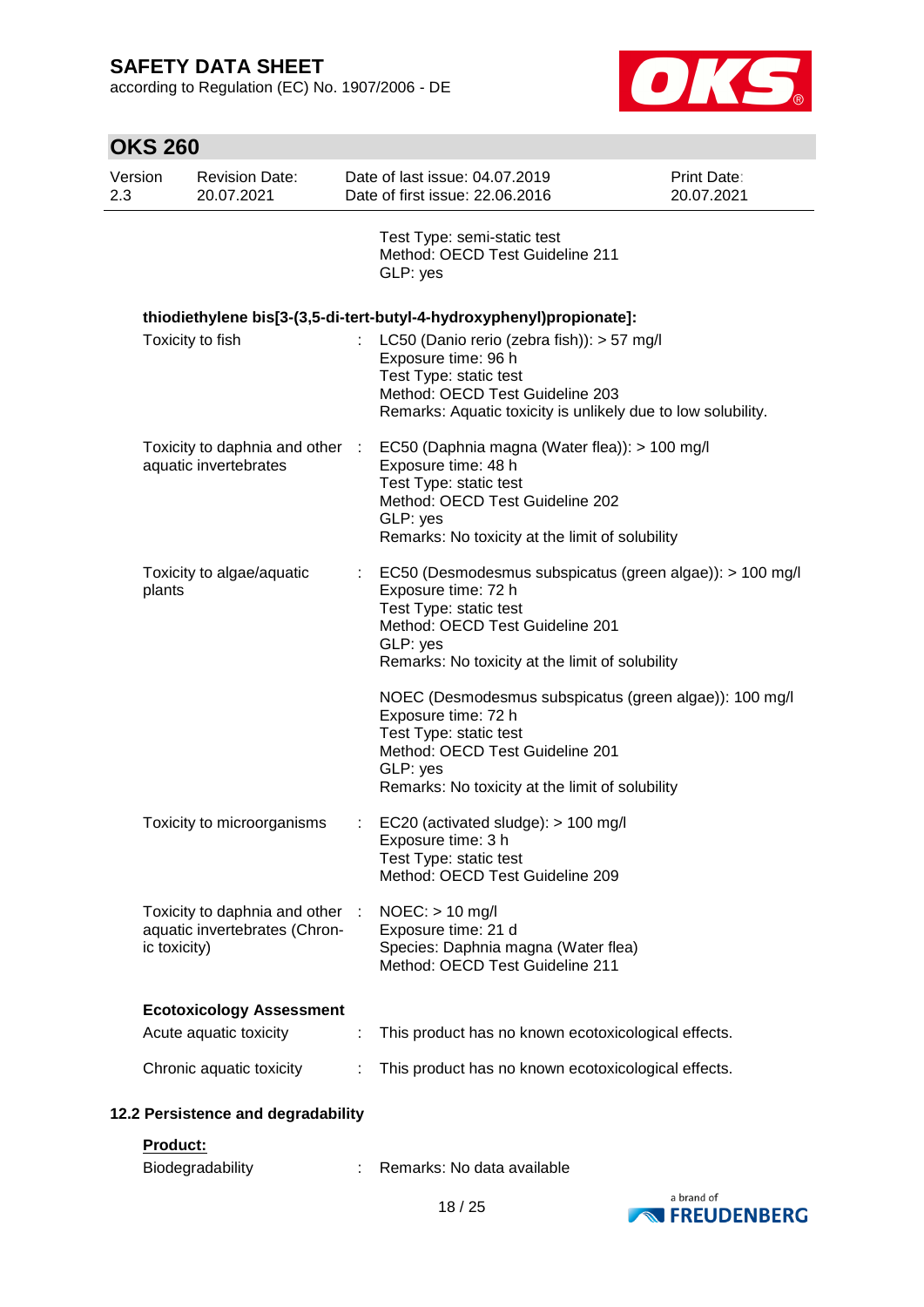according to Regulation (EC) No. 1907/2006 - DE



| Version<br>2.3 |                 | <b>Revision Date:</b><br>20.07.2021        | Date of last issue: 04.07.2019<br>Date of first issue: 22,06,2016                                                                                                                                                       | Print Date:<br>20.07.2021 |
|----------------|-----------------|--------------------------------------------|-------------------------------------------------------------------------------------------------------------------------------------------------------------------------------------------------------------------------|---------------------------|
|                |                 |                                            |                                                                                                                                                                                                                         |                           |
|                | ity             |                                            | Physico-chemical removabil- : Remarks: No data available                                                                                                                                                                |                           |
|                |                 | Components:                                |                                                                                                                                                                                                                         |                           |
|                |                 | calcium dihydroxide:                       |                                                                                                                                                                                                                         |                           |
|                |                 | Biodegradability                           | Remarks: The methods for determining the biological degra-<br>dability are not applicable to inorganic substances.                                                                                                      |                           |
|                |                 |                                            | Distillates (petroleum), hydrotreated heavy paraffinic; Baseoil - unspecified:                                                                                                                                          |                           |
|                |                 | Biodegradability                           | Test Type: aerobic<br>Inoculum: activated sludge<br>Result: Not rapidly biodegradable<br>Biodegradation: 3 %<br>Exposure time: 28 d<br>Method: OECD Test Guideline 301B<br>GLP: yes                                     |                           |
|                |                 |                                            | thiodiethylene bis[3-(3,5-di-tert-butyl-4-hydroxyphenyl)propionate]:                                                                                                                                                    |                           |
|                |                 | Biodegradability                           | Test Type: Primary biodegradation<br>Inoculum: activated sludge<br>Result: Not rapidly biodegradable<br>Biodegradation: 7 %<br>Exposure time: 28 d<br>Method: OECD Test Guideline 301B                                  |                           |
|                |                 | 12.3 Bioaccumulative potential             |                                                                                                                                                                                                                         |                           |
|                | <b>Product:</b> |                                            |                                                                                                                                                                                                                         |                           |
|                |                 | <b>Bioaccumulation</b>                     | Remarks: This mixture contains no substance considered to<br>be persistent, bioaccumulating and toxic (PBT).<br>This mixture contains no substance considered to be very<br>persistent and very bioaccumulating (vPvB). |                           |
|                |                 | Components:                                |                                                                                                                                                                                                                         |                           |
|                |                 |                                            | Distillates (petroleum), hydrotreated heavy paraffinic; Baseoil — unspecified:                                                                                                                                          |                           |
|                |                 | Partition coefficient: n-<br>octanol/water | log Pow: > 2                                                                                                                                                                                                            |                           |
|                |                 |                                            | thiodiethylene bis[3-(3,5-di-tert-butyl-4-hydroxyphenyl)propionate]:                                                                                                                                                    |                           |
|                |                 | Bioaccumulation                            | Species: Cyprinus carpio (Carp)<br>Exposure time: 56 d                                                                                                                                                                  |                           |
|                |                 |                                            | Bioconcentration factor (BCF): <= 12<br>Method: OECD Test Guideline 305C                                                                                                                                                |                           |
|                |                 | Partition coefficient: n-<br>octanol/water | log Pow: 10 (25 °C)                                                                                                                                                                                                     |                           |

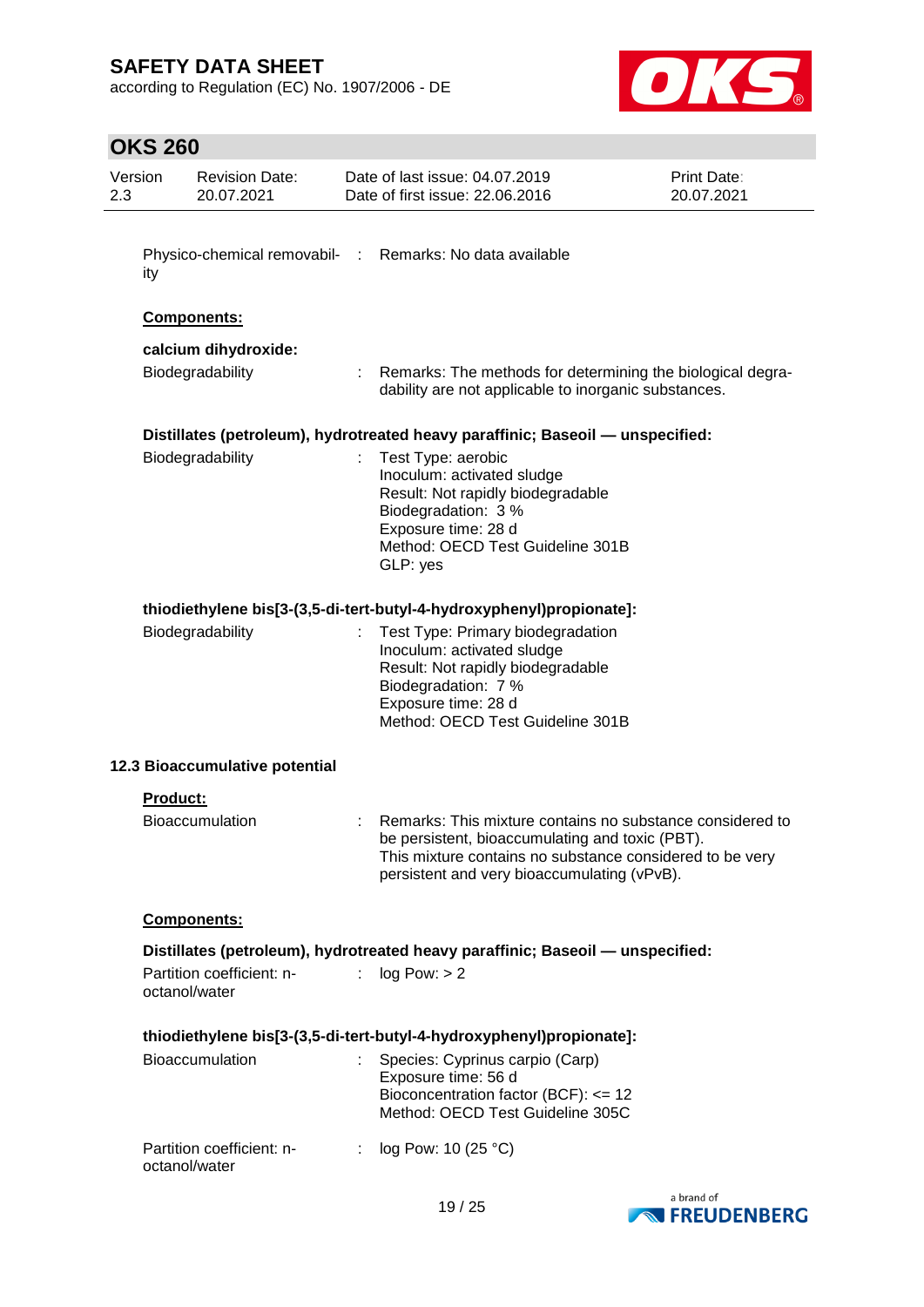according to Regulation (EC) No. 1907/2006 - DE



## **OKS 260**

| Version | Revision Date: | Date of last issue: 04.07.2019  | <b>Print Date:</b> |
|---------|----------------|---------------------------------|--------------------|
| 2.3     | 20.07.2021     | Date of first issue: 22.06.2016 | 20.07.2021         |

### **12.4 Mobility in soil**

| <b>Product:</b>                                                                 |                                                                                                                                                                                                                 |
|---------------------------------------------------------------------------------|-----------------------------------------------------------------------------------------------------------------------------------------------------------------------------------------------------------------|
| Mobility                                                                        | : Remarks: No data available                                                                                                                                                                                    |
| Distribution among environ- : Remarks: No data available<br>mental compartments |                                                                                                                                                                                                                 |
| 12.5 Results of PBT and vPvB assessment                                         |                                                                                                                                                                                                                 |
| <b>Product:</b>                                                                 |                                                                                                                                                                                                                 |
| Assessment                                                                      | : This substance/mixture contains no components considered<br>to be either persistent, bioaccumulative and toxic (PBT), or<br>very persistent and very bioaccumulative (vPvB) at levels of<br>$0.1\%$ or higher |
| Components:                                                                     |                                                                                                                                                                                                                 |
|                                                                                 | Distillates (petroleum), hydrotreated heavy paraffinic; Baseoil — unspecified:                                                                                                                                  |
| Assessment                                                                      | Non-classified vPvB substance. Non-classified PBT sub-<br>stance.                                                                                                                                               |
|                                                                                 | thiodiethylene bis[3-(3,5-di-tert-butyl-4-hydroxyphenyl)propionate]:                                                                                                                                            |
| Assessment                                                                      | : Non-classified PBT substance, Non-classified vPvB sub-<br>stance.                                                                                                                                             |

### **12.6 Other adverse effects**

| <b>Product:</b>                        |                                                                                                                                                                                                                                                                           |
|----------------------------------------|---------------------------------------------------------------------------------------------------------------------------------------------------------------------------------------------------------------------------------------------------------------------------|
| Endocrine disrupting poten-<br>tial    | The substance/mixture does not contain components consid-<br>ered to have endocrine disrupting properties according to<br>REACH Article 57(f) or Commission Delegated regulation<br>(EU) 2017/2100 or Commission Regulation (EU) 2018/605 at<br>levels of 0.1% or higher. |
| Additional ecological infor-<br>mation | : Harmful to aquatic life with long lasting effects.                                                                                                                                                                                                                      |

## **SECTION 13: Disposal considerations**

### **13.1 Waste treatment methods**

Product : The product should not be allowed to enter drains, water courses or the soil. Do not dispose of with domestic refuse. Dispose of as hazardous waste in compliance with local and national regulations.

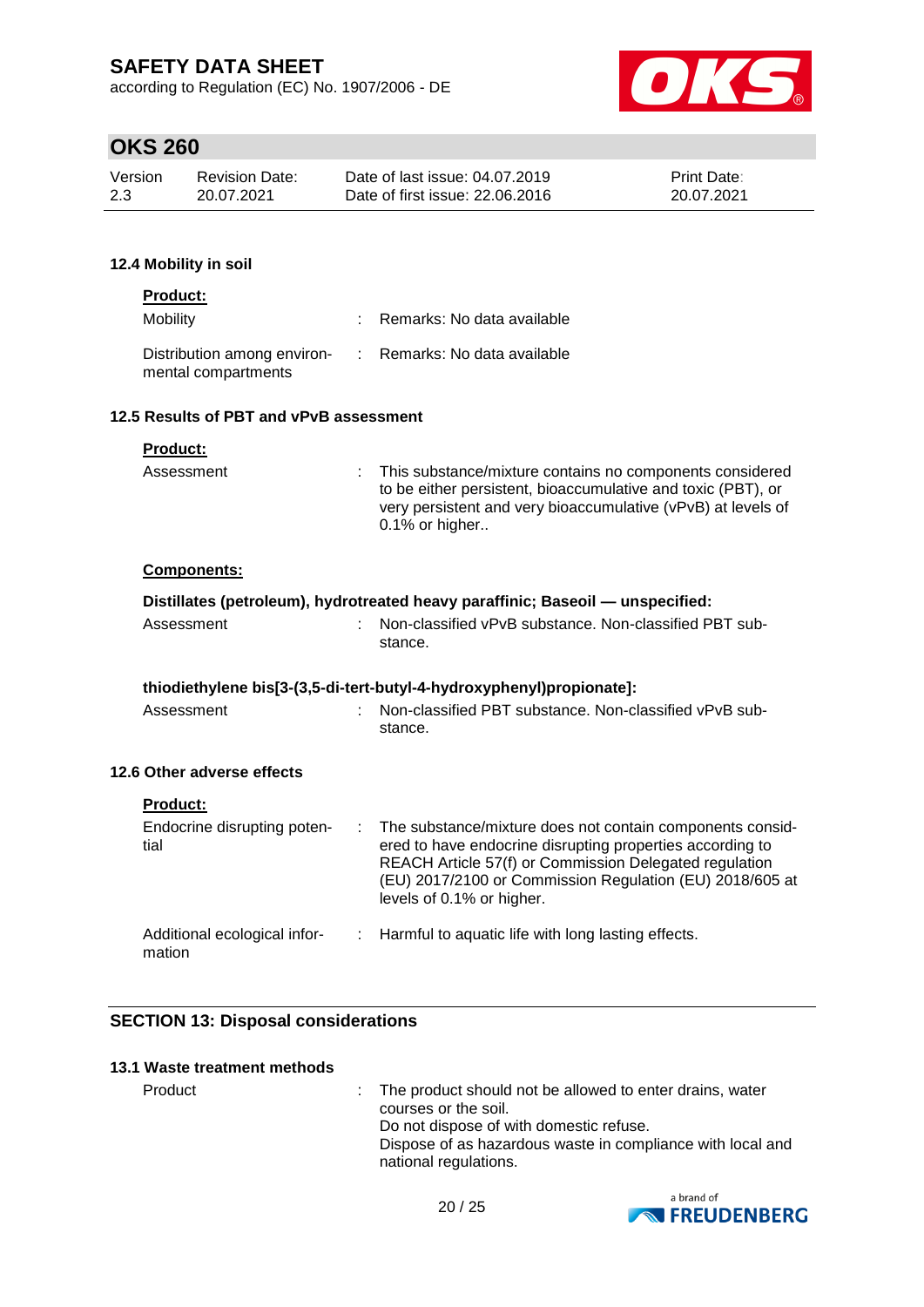according to Regulation (EC) No. 1907/2006 - DE



# **OKS 260**

| Version<br>2.3 | <b>Revision Date:</b><br>20.07.2021 | Date of last issue: 04.07.2019<br>Date of first issue: 22.06.2016                                                                                                      | <b>Print Date:</b><br>20.07.2021 |
|----------------|-------------------------------------|------------------------------------------------------------------------------------------------------------------------------------------------------------------------|----------------------------------|
|                |                                     | Waste codes should be assigned by the user based on the<br>application for which the product was used.                                                                 |                                  |
|                | Contaminated packaging              | Packaging that is not properly emptied must be disposed of as<br>the unused product.<br>Dispose of waste product or used containers according to<br>local regulations. |                                  |
|                |                                     | The following Waste Codes are only suggestions:                                                                                                                        |                                  |
|                | Waste Code                          | : used product, unused product<br>12 01 12*, spent waxes and fats                                                                                                      |                                  |
|                |                                     | uncleaned packagings<br>15 01 10, packaging containing residues of or contaminated<br>by hazardous substances                                                          |                                  |

## **SECTION 14: Transport information**

### **14.1 UN number**

| <b>ADN</b>                      |   | Not regulated as a dangerous good |
|---------------------------------|---|-----------------------------------|
| <b>ADR</b>                      |   | Not regulated as a dangerous good |
| <b>RID</b>                      |   | Not regulated as a dangerous good |
| <b>IMDG</b>                     |   | Not regulated as a dangerous good |
| <b>IATA</b>                     |   | Not regulated as a dangerous good |
| 14.2 UN proper shipping name    |   |                                   |
| <b>ADN</b>                      | t | Not regulated as a dangerous good |
| <b>ADR</b>                      |   | Not regulated as a dangerous good |
| <b>RID</b>                      | t | Not regulated as a dangerous good |
| <b>IMDG</b>                     | t | Not regulated as a dangerous good |
| <b>IATA</b>                     | t | Not regulated as a dangerous good |
| 14.3 Transport hazard class(es) |   |                                   |
| <b>ADN</b>                      | t | Not regulated as a dangerous good |
| <b>ADR</b>                      | ۰ | Not regulated as a dangerous good |
| <b>RID</b>                      | t | Not regulated as a dangerous good |
| <b>IMDG</b>                     |   | Not regulated as a dangerous good |
| <b>IATA</b>                     |   | Not regulated as a dangerous good |
| 14.4 Packing group              |   |                                   |

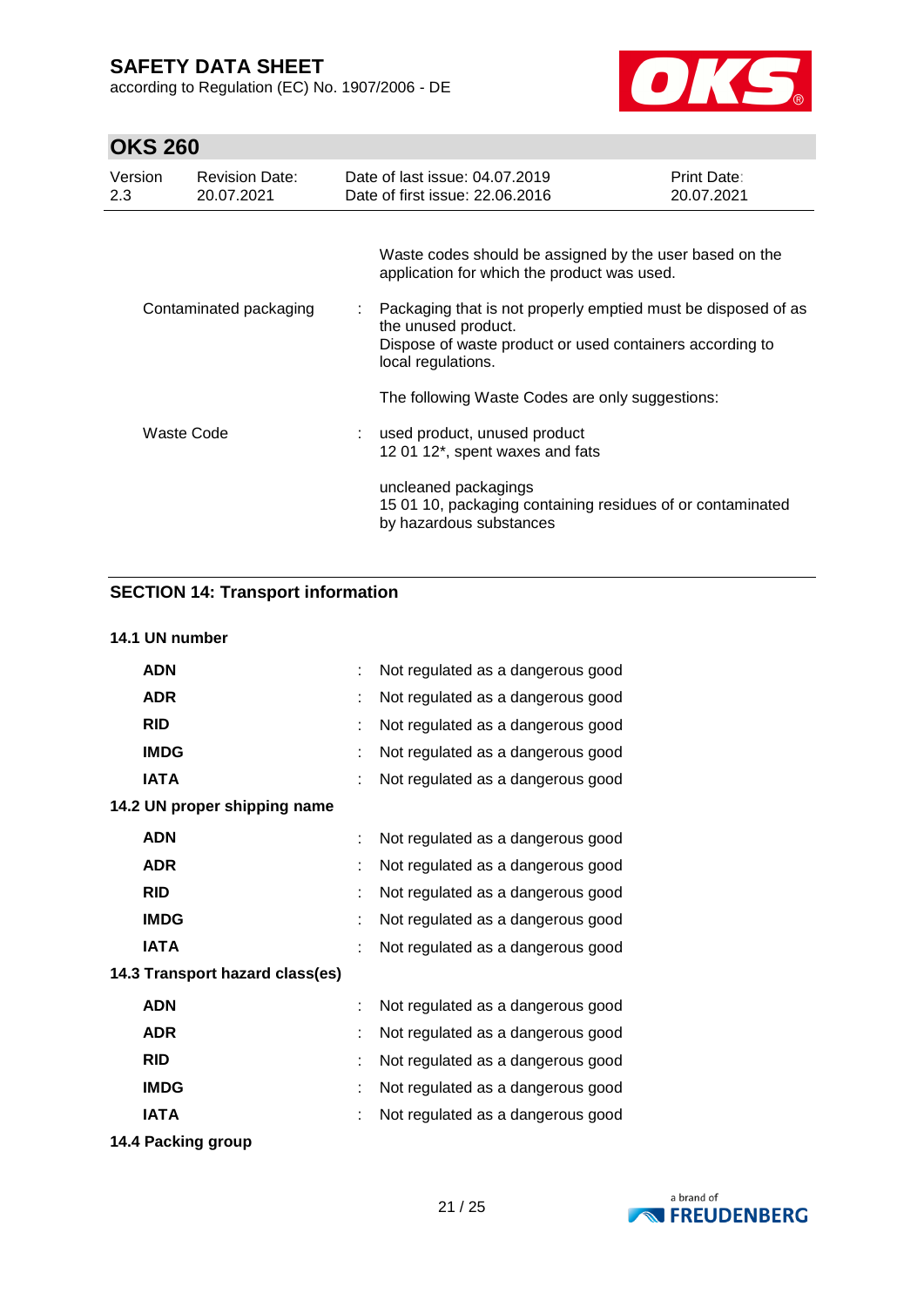according to Regulation (EC) No. 1907/2006 - DE



# **OKS 260**

| Version<br>2.3          |                                                     | <b>Revision Date:</b><br>20.07.2021 |  | Date of last issue: 04.07.2019<br>Date of first issue: 22.06.2016 | Print Date:<br>20.07.2021 |
|-------------------------|-----------------------------------------------------|-------------------------------------|--|-------------------------------------------------------------------|---------------------------|
|                         |                                                     |                                     |  |                                                                   |                           |
|                         | <b>ADN</b>                                          |                                     |  | Not regulated as a dangerous good                                 |                           |
|                         | <b>ADR</b>                                          |                                     |  | Not regulated as a dangerous good                                 |                           |
|                         | <b>RID</b>                                          |                                     |  | Not regulated as a dangerous good                                 |                           |
|                         | <b>IMDG</b>                                         |                                     |  | Not regulated as a dangerous good                                 |                           |
|                         |                                                     | <b>IATA (Cargo)</b>                 |  | Not regulated as a dangerous good                                 |                           |
| <b>IATA (Passenger)</b> |                                                     |                                     |  | Not regulated as a dangerous good                                 |                           |
|                         |                                                     | <b>14.5 Environmental hazards</b>   |  |                                                                   |                           |
|                         | <b>ADN</b>                                          |                                     |  | Not regulated as a dangerous good                                 |                           |
|                         | <b>ADR</b>                                          |                                     |  | Not regulated as a dangerous good                                 |                           |
|                         | <b>RID</b>                                          |                                     |  | Not regulated as a dangerous good                                 |                           |
|                         | <b>IMDG</b>                                         |                                     |  | Not regulated as a dangerous good                                 |                           |
|                         |                                                     | <b>IATA (Passenger)</b>             |  | Not regulated as a dangerous good                                 |                           |
|                         |                                                     | <b>IATA (Cargo)</b>                 |  | Not regulated as a dangerous good                                 |                           |
|                         | 14.6 Special precautions for user<br>Not applicable |                                     |  |                                                                   |                           |

**14.7 Transport in bulk according to Annex II of Marpol and the IBC Code**

| Remarks |  | Not applicable for product as supplied. |
|---------|--|-----------------------------------------|
|---------|--|-----------------------------------------|

## **SECTION 15: Regulatory information**

#### **15.1 Safety, health and environmental regulations/legislation specific for the substance or mixture**

| REACH - Candidate List of Substances of Very High<br>Concern for Authorisation (Article 59).                                                         |    | : This product does not contain sub-<br>stances of very high concern (Regu-<br>lation (EC) No 1907/2006 (REACH),<br>Article 57). |
|------------------------------------------------------------------------------------------------------------------------------------------------------|----|----------------------------------------------------------------------------------------------------------------------------------|
| REACH - List of substances subject to authorisation<br>(Annex XIV)                                                                                   |    | Not applicable                                                                                                                   |
| Regulation (EC) No 1005/2009 on substances that de-<br>plete the ozone layer                                                                         |    | $:$ Not applicable                                                                                                               |
| Regulation (EU) 2019/1021 on persistent organic pollu-<br>tants (recast)                                                                             | ÷. | Not applicable                                                                                                                   |
| Regulation (EC) No 649/2012 of the European Parlia-<br>ment and the Council concerning the export and import<br>of dangerous chemicals               |    | : Not applicable                                                                                                                 |
| REACH - Restrictions on the manufacture, placing on<br>the market and use of certain dangerous substances,<br>preparations and articles (Annex XVII) |    | Not applicable                                                                                                                   |

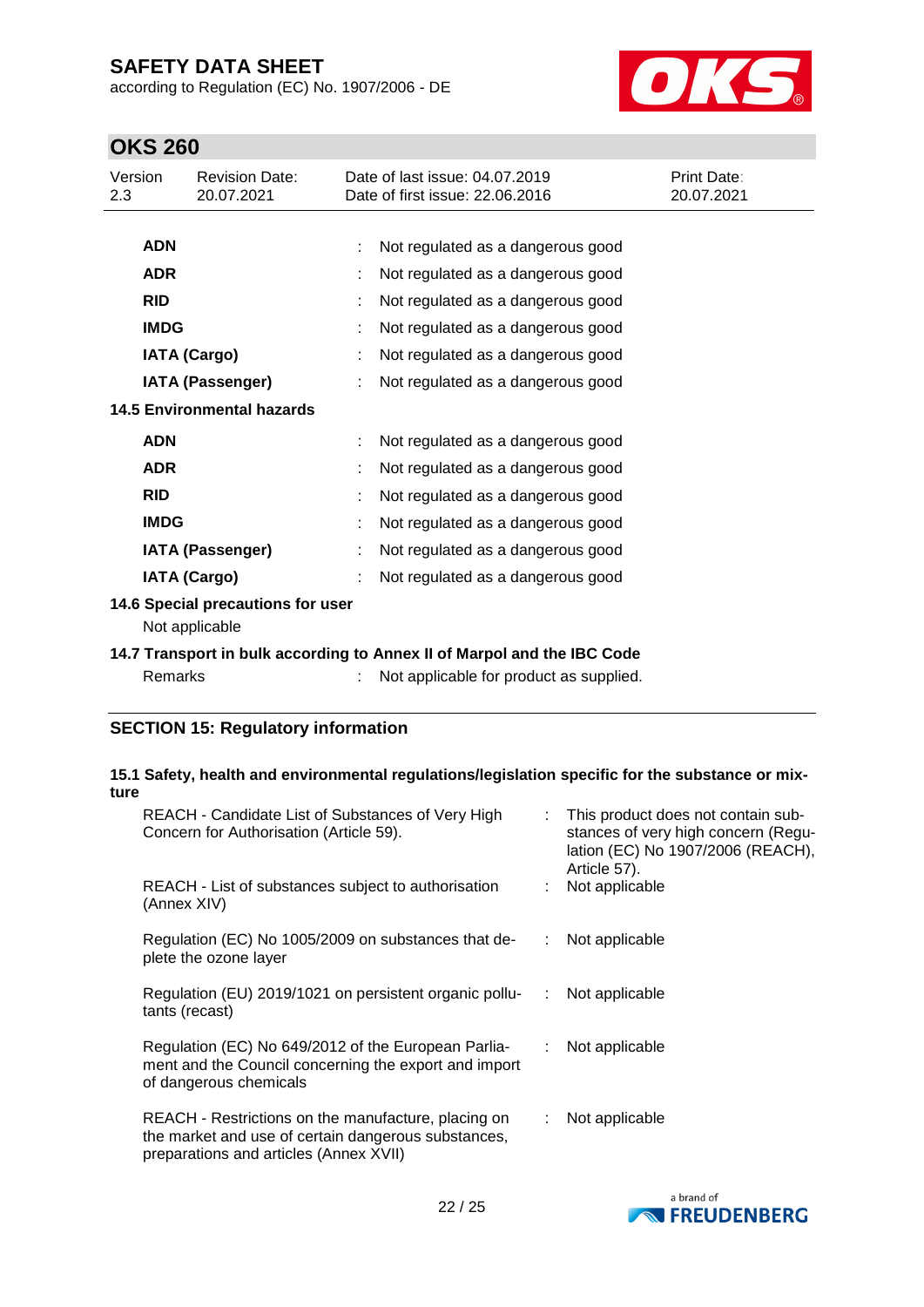according to Regulation (EC) No. 1907/2006 - DE



## **OKS 260**

| Version | Revision Date: | Date of last issue: 04.07.2019  | <b>Print Date:</b> |
|---------|----------------|---------------------------------|--------------------|
| 2.3     | 20.07.2021     | Date of first issue: 22,06,2016 | 20.07.2021         |

Seveso III: Directive 2012/18/EU of the European Parliament and of the Council on the control of major-accident hazards involving dangerous substances. Not applicable

| Water contaminating class<br>(Germany) |                                    | : WGK 1 slightly hazardous to water<br>Classification according to AwSV, Annex 1 (5.2)                                                                                                             |
|----------------------------------------|------------------------------------|----------------------------------------------------------------------------------------------------------------------------------------------------------------------------------------------------|
| TA Luft List (Germany)                 | $:$ Total dust:<br>others: 42,99 % |                                                                                                                                                                                                    |
|                                        |                                    | Inorganic substances in powdered form:<br>Not applicable<br>Inorganic substances in vapour or gaseous form:<br>Not applicable<br>Organic Substances:<br>portion Class 1: 1,02 %<br>others: 47,21 % |
|                                        |                                    | Carcinogenic substances:<br>Not applicable<br>Mutagenic:<br>Not applicable<br>Toxic to reproduction:<br>Not applicable                                                                             |
| Volatile organic compounds             | ÷.                                 | Directive 2010/75/EU of 24 November 2010 on industrial<br>emissions (integrated pollution prevention and control)<br>Not applicable                                                                |

#### **15.2 Chemical safety assessment**

This information is not available.

### **SECTION 16: Other information**

#### **Full text of H-Statements**

| H304 | May be fatal if swallowed and enters airways. |
|------|-----------------------------------------------|
| H315 | : Causes skin irritation.                     |
| H318 | : Causes serious eve damage.                  |
| H335 | : May cause respiratory irritation.           |

#### **Full text of other abbreviations**

Note L **interest in the classification as a carcinogen need not apply if it can be** shown that the substance contains less than 3 % DMSO extract as measured by IP 346 "Determination of polycyclic aro-

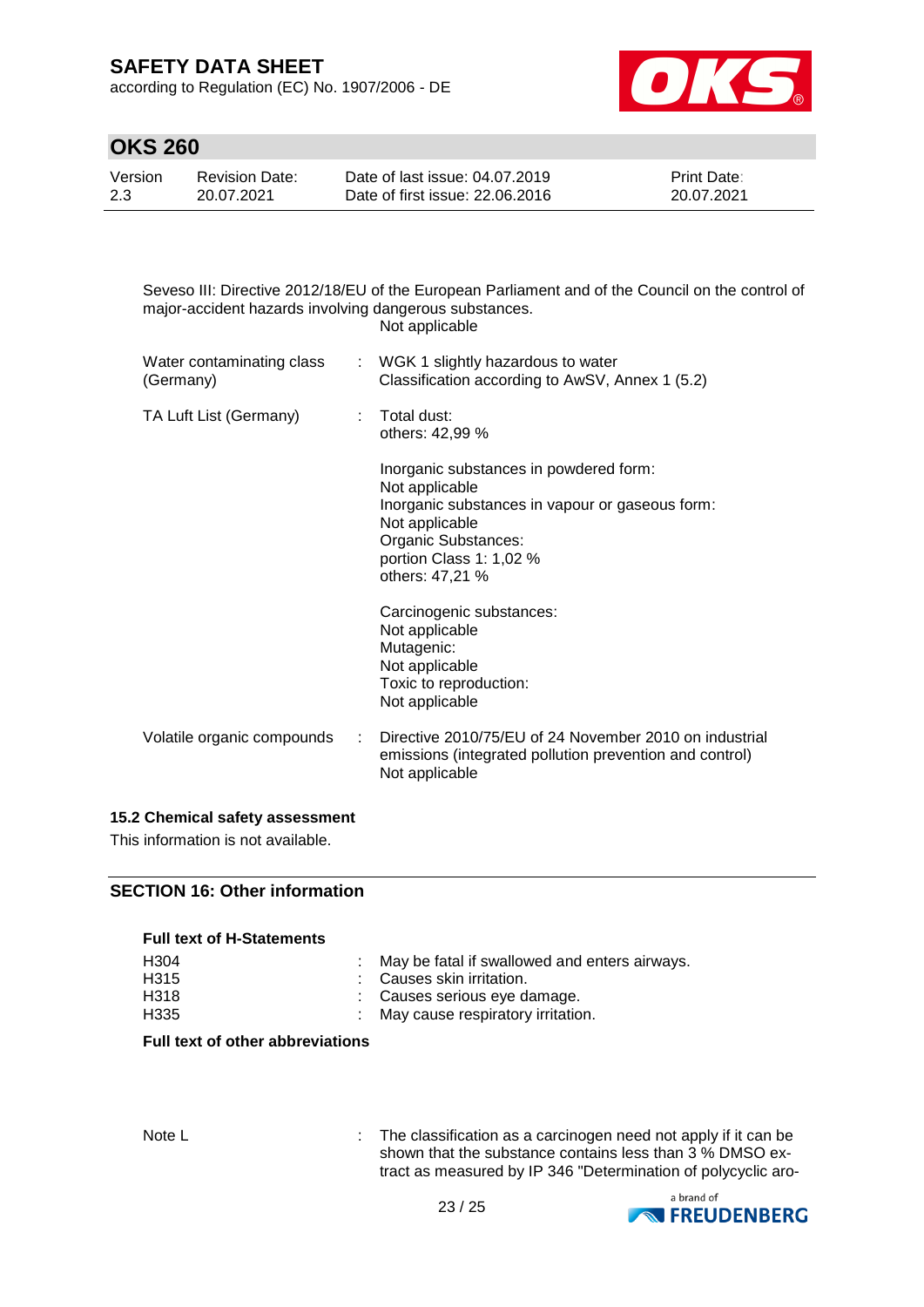according to Regulation (EC) No. 1907/2006 - DE



| Version | <b>Revision Date:</b>                                                                      | Date of last issue: 04.07.2019                                                                                                                                                                                                                                                                                                                                                                                                                                                                                                              | Print Date: |
|---------|--------------------------------------------------------------------------------------------|---------------------------------------------------------------------------------------------------------------------------------------------------------------------------------------------------------------------------------------------------------------------------------------------------------------------------------------------------------------------------------------------------------------------------------------------------------------------------------------------------------------------------------------------|-------------|
| 2.3     | 20.07.2021                                                                                 | Date of first issue: 22.06.2016                                                                                                                                                                                                                                                                                                                                                                                                                                                                                                             | 20.07.2021  |
|         | 2017/164/EU<br>DE TRGS 900<br>2017/164/EU / STEL<br>2017/164/EU / TWA<br>DE TRGS 900 / AGW | matics in unused lubricating base oils and asphaltene free<br>petroleum fractions - Dimethyl sulphoxide extraction refractive<br>index method", Institute of Petroleum, London. This note ap-<br>plies only to certain complex oil-derived substances in Part 3.<br>Europe. Commission Directive 2017/164/EU establishing a<br>fourth list of indicative occupational exposure limit values<br>Germany. TRGS 900 - Occupational exposure limit values.<br>Short term exposure limit<br>Limit Value - eight hours<br>: Time Weighted Average |             |

ADN - European Agreement concerning the International Carriage of Dangerous Goods by Inland Waterways; ADR - European Agreement concerning the International Carriage of Dangerous Goods by Road; AIIC - Australian Inventory of Industrial Chemicals; ASTM - American Society for the Testing of Materials; bw - Body weight; CLP - Classification Labelling Packaging Regulation; Regulation (EC) No 1272/2008; CMR - Carcinogen, Mutagen or Reproductive Toxicant; DIN - Standard of the German Institute for Standardisation; DSL - Domestic Substances List (Canada); ECHA - European Chemicals Agency; EC-Number - European Community number; ECx - Concentration associated with x% response; ELx - Loading rate associated with x% response; EmS - Emergency Schedule; ENCS - Existing and New Chemical Substances (Japan); ErCx - Concentration associated with x% growth rate response; GHS - Globally Harmonized System; GLP - Good Laboratory Practice; IARC - International Agency for Research on Cancer; IATA - International Air Transport Association; IBC - International Code for the Construction and Equipment of Ships carrying Dangerous Chemicals in Bulk; IC50 - Half maximal inhibitory concentration; ICAO - International Civil Aviation Organization; IECSC - Inventory of Existing Chemical Substances in China; IMDG - International Maritime Dangerous Goods; IMO - International Maritime Organization; ISHL - Industrial Safety and Health Law (Japan); ISO - International Organisation for Standardization; KECI - Korea Existing Chemicals Inventory; LC50 - Lethal Concentration to 50 % of a test population; LD50 - Lethal Dose to 50% of a test population (Median Lethal Dose); MARPOL - International Convention for the Prevention of Pollution from Ships; n.o.s. - Not Otherwise Specified; NO(A)EC - No Observed (Adverse) Effect Concentration; NO(A)EL - No Observed (Adverse) Effect Level; NOELR - No Observable Effect Loading Rate; NZIoC - New Zealand Inventory of Chemicals; OECD - Organization for Economic Co-operation and Development; OPPTS - Office of Chemical Safety and Pollution Prevention; PBT - Persistent, Bioaccumulative and Toxic substance; PICCS - Philippines Inventory of Chemicals and Chemical Substances; (Q)SAR - (Quantitative) Structure Activity Relationship; REACH - Regulation (EC) No 1907/2006 of the European Parliament and of the Council concerning the Registration, Evaluation, Authorisation and Restriction of Chemicals; RID - Regulations concerning the International Carriage of Dangerous Goods by Rail; SADT - Self-Accelerating Decomposition Temperature; SDS - Safety Data Sheet; SVHC - Substance of Very High Concern; TCSI - Taiwan Chemical Substance Inventory; TRGS - Technical Rule for Hazardous Substances; TSCA - Toxic Substances Control Act (United States); UN - United Nations; vPvB - Very Persistent and Very Bioaccumulative

### **Further information**

### **Classification of the mixture: Classification procedure:**

| Skin Irrit. 2 | H <sub>315</sub> |
|---------------|------------------|
| Eye Dam. 1    | H318             |
| STOT SE3      | H <sub>335</sub> |

**Calculation method** Calculation method **Calculation method**